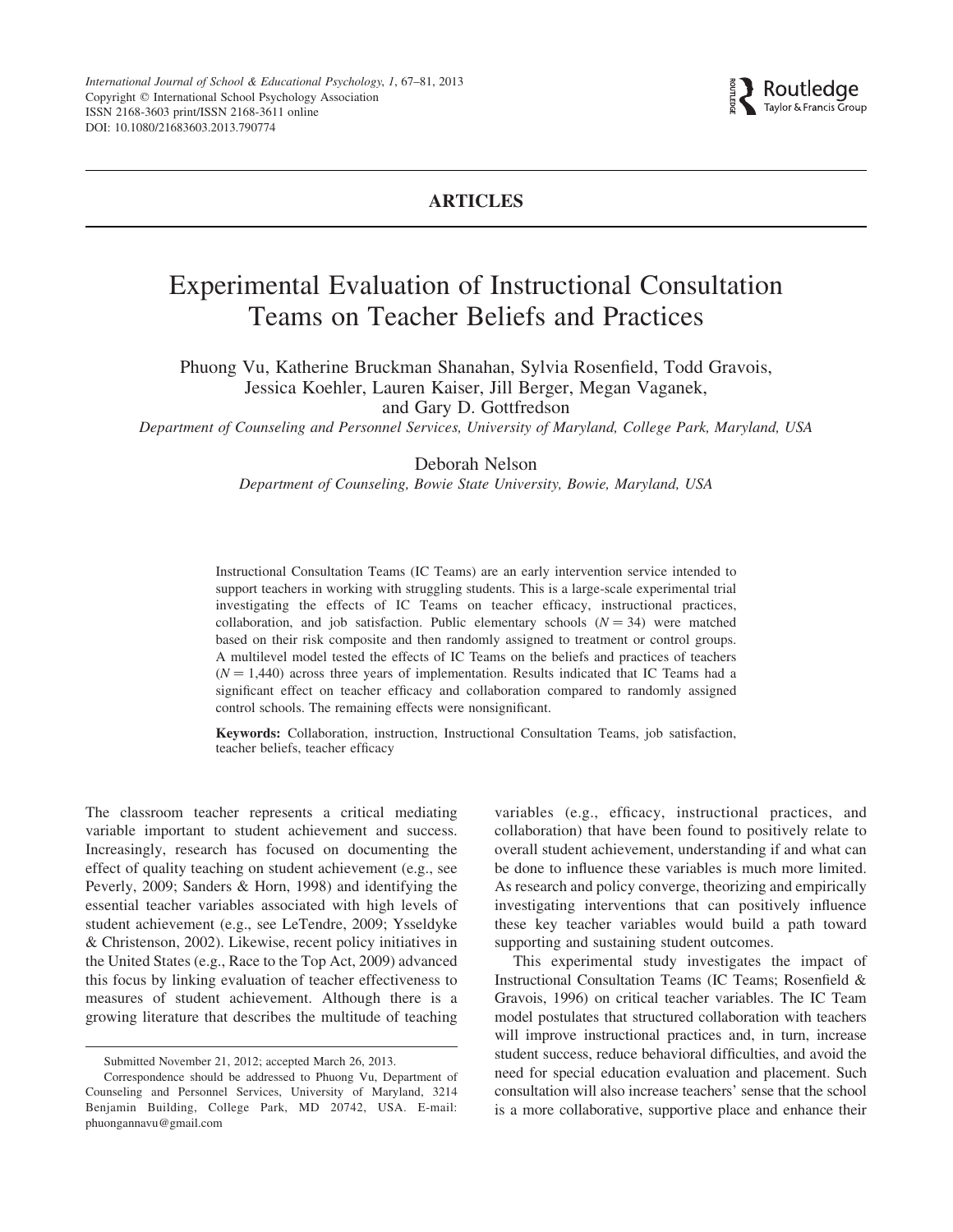sense of job satisfaction. In this way, the IC Teams is focused on facilitating teacher change as a mechanism for improving student outcomes. Because the intervention is directly applied to teachers, and only indirectly to students, a thorough examination of teacher effects logically precedes an examination of student effects.

# OVERVIEW OF IC TEAMS

IC Teams (Rosenfield, 2008; Rosenfield & Gravois, 1996; Rosenfield, Gravois, & Silva, in press), the intervention implemented in this study, represents a comprehensive innovation bundle where consultation services are provided to classroom teachers who have requested assistance about students academic or behavioral concerns. The IC Team consists of one trained facilitator and approximately 9 to 12 multidisciplinary team members. Unlike traditional team models that employ group-based problem solving, IC Team members offer one-on-one consultation and support to teachers. After receiving extensive training and technical support in the two core areas of Instructional Consultation (IC; Rosenfield, 1987, 2008) and instructional assessment (Gickling & Gravois, in press; Gravois & Gickling, 2008; Gravois & Nelson, in press), each team member serves as a "case manager" working collaboratively with the teacher.

# IC

IC (Rosenfield, 1987, 2008) represents a form of consulteecentered consultation (CCC; Lambert, Hylander, & Sandoval, 2004). CCC, which has been the topic of an international series of seminars, focuses on the consultation process and conceptual change in the consultee (Lambert et al., 2004). As applied to IC (Newman & Rosenfield, 2008; Rosenfield, 1999; Rosenfield & Gravois, 2001), the premise of consultee-centered models of consultation is twofold. First, the classroom teacher, the consultee, is assisted in addressing an immediate presenting problem related to a class or student concern. The second, and equally important, expected outcome is that through the structured, collaborative process of problem solving, the teacher acquires skills, knowledge, and capacity to confront and address future concerns. The focus of the consultation remains on the variables that are directly controlled by the teacher within the classroom, and on actions they can take to address and improve the defined situation. Data are collected and shortterm goals established to provide objective confirmation of the process and outcomes.

Critical IC is the view that identification and resolution of student concerns are mediated not only by the skills and knowledge teachers possess, but also how teachers come to define and conceptualize the presenting student problem. As suggested by Hylander (2012), based on her research in Sweden, the presentation of a problem, the choice of data collected to support that presentation, and the teachers' perceived roles within the situation influence the actions they take, the assistance they seek, and their sense of efficacy in being able to effect change. Instructional consultants engage in collaborative communication, structured problem solving, and assessment that promote ongoing reflection for the teachers as they frame the presenting problem.

#### Instructional Assessment

A second integral component of IC Teams training is instructional assessment (Gickling & Gravois, in press; Gravois & Gickling, 2008). As a compliment to the IC process, instructional assessment assumes that student success is a function of the ecology established within the classroom setting. Specifically, student learning is maximized when there is an appropriate match between the entry skills of the student and the demands presented by instruction and curricular tasks (Rosenfield, 1987; Rosenfield, Gravois, & Silva, in press). Within IC Teams, the instructional assessment process is a critical component; the teacher and IC Team member co-conduct the assessment using the current course content. The opportunity for the teacher to observe and participate in gathering data related to the student's entry skills, the appropriateness of the instructional material and the adequacy of the instructional planning inform and influence both the teacher's identification of the problem and the resulting actions taken to resolve the concern.

Although one-on-one IC and assessment seeks to influence individual teachers, there remain school- and system-level practices that continue to shape teachers' perceptions and actions. For example, schools have institutionalized practices that identify students as having disabling conditions, suggesting that classroom teachers cannot successfully support students without additional specialized resources. Such practices can work in opposition to enhancing teacher efficacy. Developing multiple individuals who serve in the capacity of instructional consultants (i.e., as members of an IC Team), establishes what Fullan (2001) describes as a "critical mass," or a sufficient number of skilled individuals that support bringing an innovation to sufficient scale to impact the larger school functioning. Although teachers are the direct recipients of the consultation process and the focus of intended changes, existing school- and system-level practices will influence both beliefs and practices. Thus, IC Team components strategically address these more systemic issues in the school.

#### Research on IC Teams

A review of prior IC Team studies provides support for the effect of IC Teams on a variety of student and teacher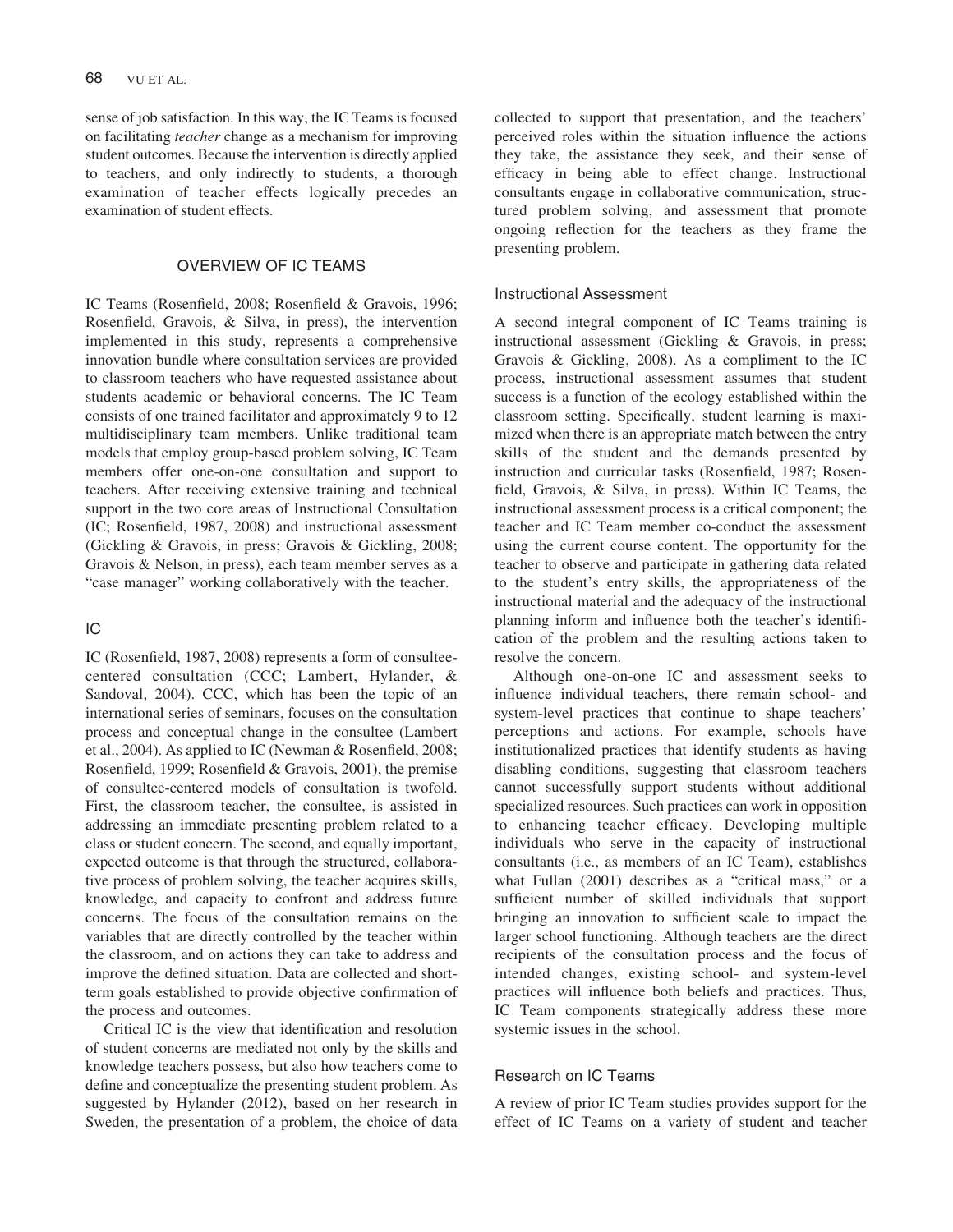outcomes (Rosenfield et al., in press). Previous descriptive and quasi-experimental studies suggest that implementation of IC Teams result in improved academic achievement and behavior for students (e.g., Gravois, 1996; Levinsohn, 2000; Ray, 2005; Riley, 2012; Vail, 1999), increased application of assessment and instructional practices for teachers (Gravois & Rosenfield, 2001; Kaiser, Rosenfield, & Gravois, 2009), and reductions in disproportionate placement of minority students into special education (Gravois, 1997; Gravois & Rosenfield, 2006).

Qualitative research and program evaluations have investigated the influence of IC Teams on teacher beliefs and practices (Gravois, 1996, 1997; Gravois & Rosenfield, 2001, 2006; Kaiser et al., 2009; Levinsohn, 2000; Vail, 1999). Anecdotal, qualitative, and descriptive evidence suggests that teacher satisfaction, feelings of confidence or efficacy, collaboration, and instructional practices may change after working with IC Teams (e.g., see Kaiser et al., 2009).

Although these studies suggest that IC Teams may positively affect the teachers who work with the team, the studies were not designed to make causal inferences. Although there is a substantial history of intervention development and evaluation, no rigorous efficacy study has been conducted to assess the effect of IC Teams on teacher attitudes, beliefs, and practices. Therefore, a careful efficacy trial was designed for this purpose. The purpose of this study then is to experimentally investigate the effect of IC Teams on the key teacher variables of efficacy, collaboration, instructional practices, and job satisfaction.

## METHOD

## **Participants**

Schools are the unit of assignment and intervention. Schochet's (2005) method was used to determine the necessary number of schools to include in the study to have sufficient power  $= .80$  to detect treatment effect sizes of .22 for many outcomes, given reasonable assumptions about the correlations of within-school and between-school covariates with the dependent variables (Rosenfield & Gottfredson, 2004). Based on this analysis, 34 suburban public elementary schools in a mid-Atlantic state participated in this study.

School district personnel collaborated with university investigators in this experiment. School principals agreed to participate, regardless of group assignment prior to randomization. Pairs of schools were matched on a risk composite based on percentage of students receiving free or reduced-price meals, minority composition, and average prior years' achievement test scores. Schools from each matched pair were then randomly assigned to either IC Teams treatment or to a control group, with 17 schools in each group.

At the time of random assignment, there were 1,440 educators and 22,543 students in the participating schools. Educators included general education classroom teachers, and non-classroom professionals. Non-classroom professionals included special education teachers, school administrators, school psychologists, health providers, social workers, counselors, and others who met the criterion of teaching at least one student during that academic year. Specifically, the sample consisted of about 63% general education teachers, 10% special education teachers, 9% Teachers of English to Speakers of Other Languages (TESOL), and 18% specialists or others. Participant grade levels range from kindergarten to fifth grade. Descriptions of the teachers, their students, and the schools are provided in Table 1.

Data about baseline school characteristics were collected during the pre-intervention year (2005–2006). School demographics, teacher demographics, and teacher selfreport (TSR) survey data were analyzed, and results showed no statistically significant differences between control and experimental schools at baseline, ds ranged from .00 to .12,  $ps > .05$ .

# Data Collection Periods

The study had four data collection waves and the data collection process was similar for both control and treatment groups: Pre-implementation baseline year (2005 – 2006), implementation Year 1 (2006 – 2007), implementation Year 2 (2007 – 2008), and implementation Year 3 (2008 – 2009). Data were collected annually. Teacher survey data were obtained in late winter (February) of each year of the study to accommodate the district scheduling needs. This report involves all four waves of data from these teacher surveys.

## Implementation Measures

Program implementation fidelity and use were collected during this study. The Level of Implementation Scale– Revised (LOI; Fudell, 1992; Gravois, Fudell, & Rosenfield, 1998) assessed the quality and fidelity of consultation process between teachers and team members. Measuring fidelity of the consultation process represents an important variable when evaluating the impact of consultation services (Noell, 2008). The LOI is a semi-structured interview and record review to determine the presence of critical indicators of program fidelity. The LOI is administered so that active team members are interviewed for at least one case. The interviews are conducted separately with the team member and corresponding teacher.

Fudell (1992) examined the reliability of the LOI among 62 team member/teacher pairs from 13 schools. The total interrater reliability was .92 and total test-retest reliability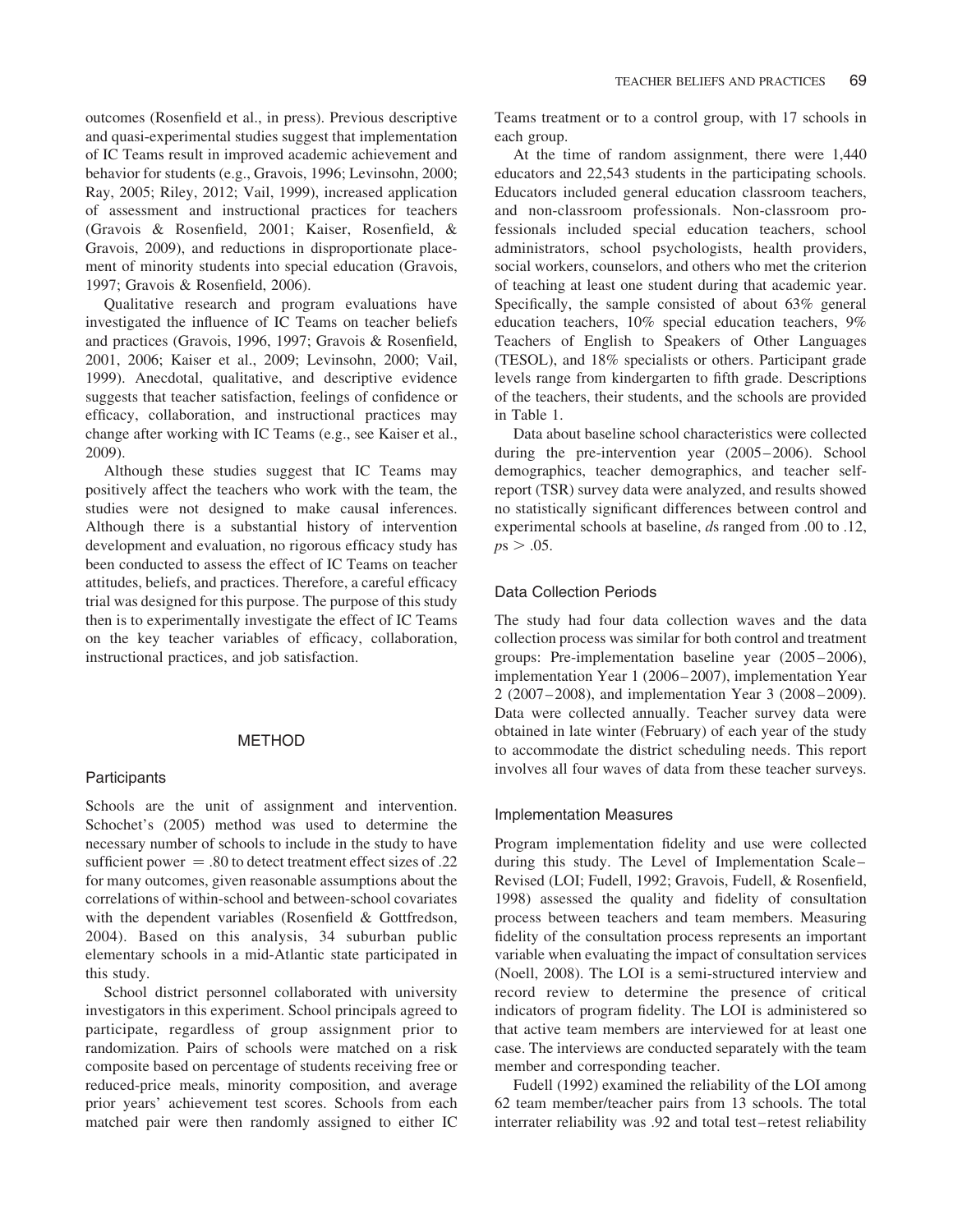| School Characteristics ( $N = 34$ ) |     | Teachers ( $N = 1,440$ )     | Students ( $N = 22,543$ ) |                    |         |  |
|-------------------------------------|-----|------------------------------|---------------------------|--------------------|---------|--|
| Number of students                  |     | Gender                       |                           | Gender             |         |  |
| $\overline{M}$                      | 663 | Female                       | 91%                       | Female             | 48%     |  |
| <b>SD</b>                           | 191 | Male                         | 9%                        | Male               | 52%     |  |
| Number of teachers                  |     | Ethnicity                    |                           | Ethnicity          |         |  |
| $\overline{M}$                      | 42  | Caucasian                    | 85%                       | Caucasian          | 50%     |  |
| SD                                  | 8   | African American             | 8%                        | African American   | 18%     |  |
| Male $(\% )$                        |     | Hispanic                     | 3%                        | Hispanic           | 20%     |  |
| $\boldsymbol{M}$                    | 52% | Asian                        | $1\%$                     | Asian              | 8%      |  |
| SD                                  | 2%  | Other                        | $< 1\%$                   | Other              | $< 1\%$ |  |
| FARM $(\% )$                        |     | Education                    |                           | Not specified      | 5%      |  |
| $\boldsymbol{M}$                    | 25% | Bachelor's degree            | 12%                       | Grade level        |         |  |
| SD                                  | 18% | Bachelor's degree plus       | 37%                       | Kindergarten       | 15%     |  |
| $TESOL(\%)$                         |     | Master's degree              | 21%                       | 1st grade          | 18%     |  |
| $\boldsymbol{M}$                    | 17% | Master's degree plus         | 31%                       | 2nd grade          | 17%     |  |
| SD                                  | 13% | Doctoral degree              | $< 1\%$                   | 3rd grade          | 17%     |  |
| Special Education $(\%)$            |     | Years of teaching experience |                           | 4th grade          |         |  |
| $\overline{M}$                      | 12% | 1 year or less               | 7%                        | 5th grade          |         |  |
| SD                                  | 2%  | $2-5$ years                  | 25%                       | Age                |         |  |
| Retention in grade (%)              |     | $6 - 10$ years               | 22%                       | 6 years or younger |         |  |
| $\boldsymbol{M}$                    | 2%  | $11-20$ years                | 23%                       | 7 years            |         |  |
| <b>SD</b>                           | 2%  | More than 20 years           | 23%                       | 8 years            |         |  |
| Asian or Caucasian (%)              |     | Age                          |                           | 9 years            |         |  |
| $\boldsymbol{M}$                    | 55% | 30 years or younger          | 26%                       | 10 years           |         |  |
| SD                                  | 20% | $31-40$ years                | 25%                       | 11 years or older  |         |  |
|                                     |     | $41-50$ years                | 22%                       | GPA (mean)         |         |  |
|                                     |     | 51 years or older            | 27%                       |                    |         |  |

TABLE 1 Participant Characteristics

 $Notes.$  Male  $=$  proportion of students who are male. FARM  $=$  proportion of students receiving free or reduced meals. TESOL  $=$  proportion Teachers of English to speakers of Other Languages. Special education  $=$  proportion of students receiving special education services. Retention in grade  $=$  proportion of students retained.  $GPA =$  Grade point average.

was .78. Content validity was originally established by Fudell and subsequently reaffirmed by McKenna, Rosenfield, and Gravois (2009). Among a sample of 20 team member/teacher pairs, the McKenna et al. study compared actual recorded case consultation behavior to responses obtained through the semi-structured LOI interview process. Agreement of observed behavior to reported behavior ranged from 80% to 100% for all dimensions of the scale. An agreement of 90% was found for a majority of LOI dimensions.

Teacher use of the IC Team process was also collected (i.e., diffusion of use; Rogers, 2003). A measure of program use was obtained from two sources. As part of the IC Team process, a record (i.e., Systems Tracking) of each case was maintained from the point of a teacher's request for assistance until the case was closed. The Systems Tracking was a required program component provided by the developers and integrity of use was assessed as part of the LOI. The IC Team facilitator maintained the System Tracking for each project school and submitted the record annually. A second measure of use was collected as part of the annual self-report survey described in the next section. All individuals in each of the schools who taught at least one child were asked, in the late winter of each year, to complete

questions asking if they had worked or consulted with an IC Team (i.e., "Have you ever worked or consulted with an IC Team case manager about a student who was experiencing difficulty?"), been a member of the IC Team ("Have you been a member of your school's IC Team?"), and worked with or been a member of the school's child study team (the district's name of their Individualized Education Program team).

## Dependent Measures

A TSR questionnaire was developed and administered online using the SurveyMonkey $^{\circledR}$  Web site. The conceptual model of IC Teams hypothesizes that structured consultation will influence how teachers define, approach, and resolve student concerns, as well as how they seek out and interact with other professionals in pursuit of promoting student achievement. This process, over time, will build a teacher's confidence in their capacity to manage and deliver effective instruction, and increase engagement in interprofessional collaboration. Each of these teacher outcomes has a strong empirical base as they relate to promoting individual and school-level achievement for students.

The TSR questionnaire measured four constructs: instructional practices, collaboration, teacher efficacy, and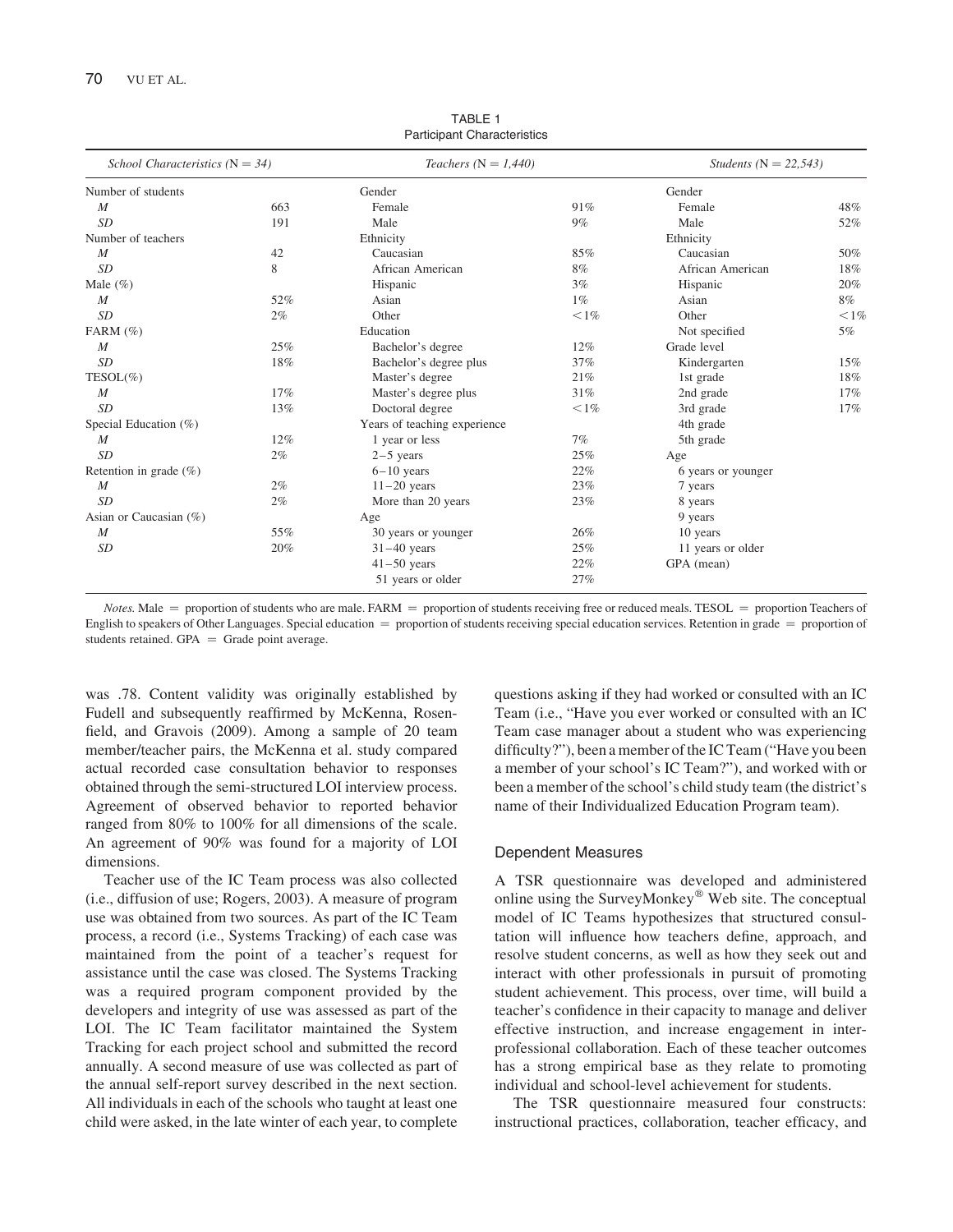job satisfaction, all of which are related to the purpose of the IC Team model. The Instructional Practices and Collaboration scales were developed for this study, and the Teacher Efficacy and Job Satisfaction scales were obtained from prior studies (Bryk & Schneider, 2002; Tschannen-Moran & Hoy, 2001; Tschannen-Moran, Hoy, & Hoy, 1998).

Instructional practices. The Instructional Practices scale measures the perceptions of teaching practices and performance of the teachers within the classroom (Kaiser, 2007); the scale was based on instructional principles supported by research (Berger, 2010). Considerable research has been conducted on the positive effect of teacher instructional practices on student outcomes (Brophy & Good, 1984; D'Agostino, 2000; Guarino, Hamilton, Lockwood, Rathbun, & Hausken, 2006; Nye, Konstantopoulos, & Hedges, 2004). To be effective, teachers must not only have knowledge of content and effective instruction, but they must also be skilled in the application of these principles (Shulman, 1986).

The Instructional Practices scale was initially composed of 20 items, and Kaiser (2007) reported an alpha reliability of .97. Following the teacher survey for 2006 through 2007, Berger and Kaiser (2008) conducted a cognitive pretest interview with a small group of teachers external to the study participants to gather information on how teachers thought about the questions on the survey and how they responded. Berger and Kaiser found that the teachers did not necessarily focus on specific students who were having difficulties, as was requested in the survey, that there was some confusion in the definition of the terms, and that there was a ceiling effect. Hence, the scale was revised to address these concerns. The revised 18-item version was used for the surveys conducted in 2007 through 2008 and after. Sample items for this scale are as follows: "I develop my lesson so that I do not have the student work on too much unknown material at once," "I take the time to assess the student's prior knowledge and skills before teaching a lesson," and "I collect data on this student to monitor progress towards short-term goals." The items were rated on a 5-point Likert-type scale ranging from 1 (almost never), 2 (a few lessons a week), 3 (a couple lessons per day), 4 (almost every lesson per day), to 5 (every lesson per day). To ensure similarities between the original and revised scales, correlation analysis was conducted, and results indicated that the revised scale was similar to the original scale:  $r = .57$ ,  $p < .01$ .

Collaboration. The Collaboration scale measures the degree to which teachers perceive that faculty members in the school worked together. Although different types of collaboration have been identified, Fullan and Hargreaves (1996) clarified the importance of working together to improve instruction and educational outcomes. Goddard, Goddard, and Tschannen-Moran (2007), using hierarchical

linear modeling (HLM) analyses, found higher achievement in mathematics and reading for fourth-grade students attending schools characterized by higher levels of teacher collaboration.

The Collaboration scale was composed of items written for this study. The initial six-item scale used during the baseline data collection was lengthened to 10 items in an effort to make it more sensitive to the intervention for the remaining waves of data collection. Sample items for this scale are as follows: "In our school, teachers are expected to work with specialists and other teachers to resolve problems," "Specialists (e.g., TESOL, special educators, and reading teachers) and classroom teachers plan together for students they teach in common," and "Teachers in this school consult with each other to improve their own classroom management." The items were rated on a 5-point Likert-type scale ranging from 1 (strongly disagree), 2 (disagree), 3 (neutral), 4 (agree), to 5 (strongly agree). To evaluate the relation between the original and revised scales, correlation analysis was conducted, and results indicated that the revised scale was similar to the original scale:  $r = .50, p < .01.$ 

Teacher efficacy. Teacher efficacy is defined as "the extent to which the teacher believes he or she has the capacity to affect student performance" (Berman, McLaughlin, Bass, Pauly, & Zellman, 1977, p. 137). The Teacher Efficacy scale measured the extent to which teachers believed in the efficacy of their teaching to overcome student learning or behavioral problems. In addition, the teacher efficacy questions evaluated the degree to which teachers felt they could promote student learning and engagement in the classroom. Over the past four decades, teacher efficacy has been related to student achievement (e.g., Armor et al., 1976), student motivation (e.g., Tounaki & Podell, 2005), quality of student–teacher relationships (e.g., Ashton & Webb, 1986), and time spent on academic learning (e.g., Allinder, 1995).

The Teacher Efficacy scale consisted of 16 items adapted from the Teachers' Sense of Efficacy Scale, Efficacy for Instructional Strategies (TSES EIS; Tschannen-Moran & Hoy, 2001; Tschannen-Moran et al., 1998). Previous studies using the TSES EIS reported a reliability estimate of .87, and found that it correlated with Gibson and Dembo's (1984) Personal Teaching Efficacy Scale ( $r = .64$ ,  $p < .01$ ; Tschannen-Moran & Hoy, 2001). Four additional items were developed by Koehler (2009) specifically for this research project. Following internal consistency item analysis from the baseline year data, the scale was modified and shortened from 20 to 16 items. The shorter scale was used for the remaining three years. Sample items from this scale are as follows: "How much can you do to adjust your lessons to the proper level for individual students," "How much can you do to increase the achievement of a student from a disadvantaged family background," and "How much can you do in your classroom to improve the learning of a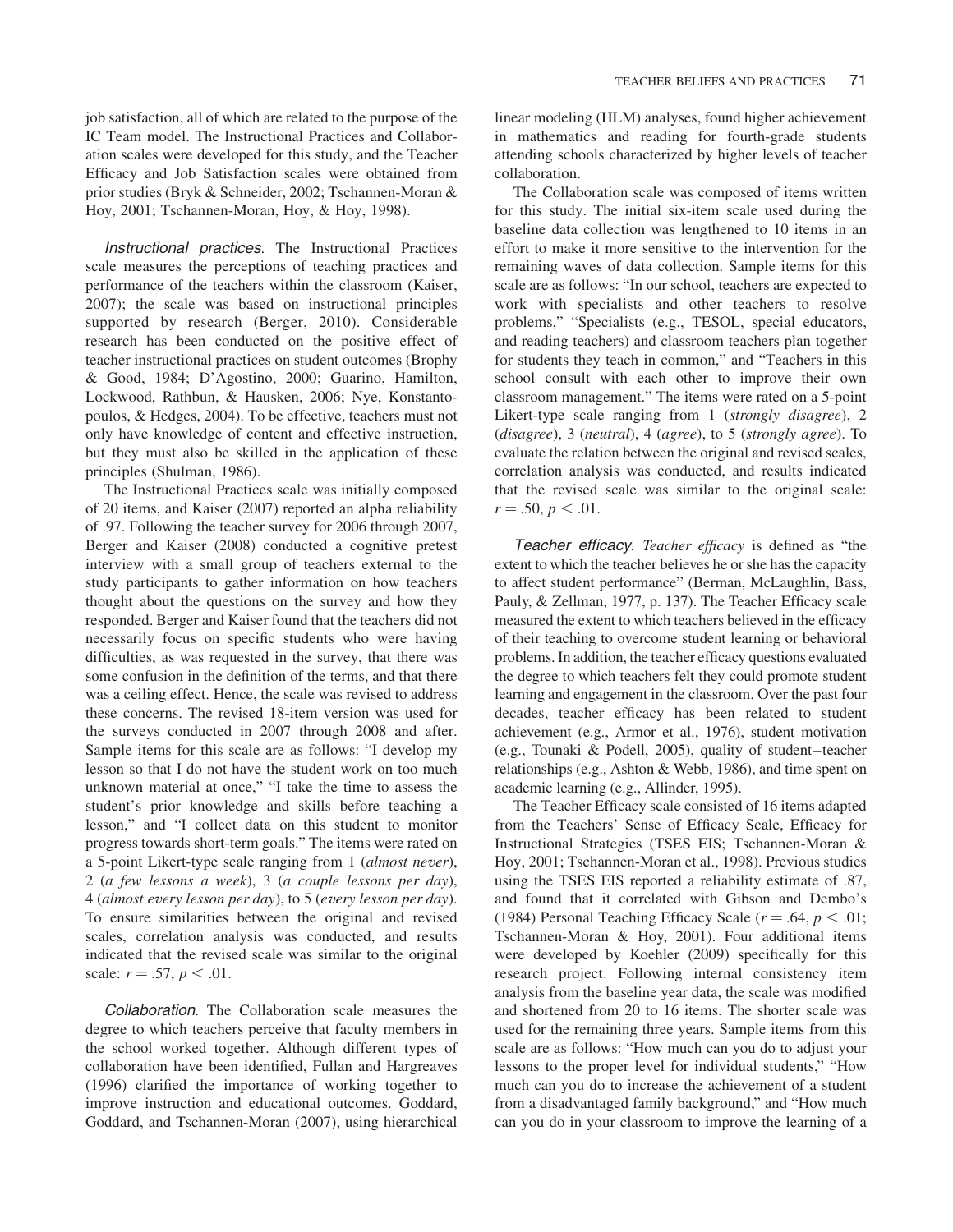student with emotional and/or behavioral problems." The items were rated on a 5-point Likert-type scale ranging from 1 (nothing/not at all), 2 (very little), 3 (some), 4 (quite a bit), to 5 (a great deal). For a more detailed description of the Teacher Efficacy scale and its relation to the IC Teams intervention, see Koehler. To evaluate the similarities between the original and revised scales, correlation analysis was conducted; results indicated that the revised scale was similar to the original scale:  $r = .62$ ,  $p < .01$ .

Job satisfaction. The Job Satisfaction scale measures the extent to which faculty members like working in the school and would recommend the school to others (Bryk & Schneider, 2002). Job satisfaction has been found to positively relate to teacher efficacy (Klassen & Chiu, 2010), lower teacher turnover (Ingersoll, 2001; Mobley, Horner, & Hollingsworth, 1978), and student educational outcomes at the school level (Gottfredson & Gottfredson, 1989; Ostroff, 1992). The Job Satisfaction scale was composed of four items. Sample items for this scale are as follows: "I like working in this school," and "I usually look forward to each working day at this school." The items were rated on a 5-point Likert-type scale ranging from 1 (strongly disagree), 2 (disagree), 3 (neutral), 4 (agree), to 5 (strongly agree). Bryk and Schneider (2002) reported an alpha reliability of .89 for this scale. Because of a concern about possible ceiling effects for this measure following the first three years of data collection, four items were added to increase variance at the top end of the scale (and, hence, our ability to detect effects) in the final year. To evaluate the similarities between the original and revised scales, correlation analysis was conducted; results indicated that the revised scale was similar to the original scale:  $r = .34$ ,  $p < .01$ .

# Reliability and Response Rates for Dependent Measures

Reliability estimates for the scales in each year's sample were examined, and the reliability estimates are consistently high for all four years. The alpha reliability coefficients for Instructional Practices ranged from .90 to .91, Collaboration ranged from .81 to .88, Teacher Efficacy ranged from .92 to .94, and Job Satisfaction ranged from .89 to .92.

Response rates were uniformly high throughout the study for all four years, ranging from 84% to 89% across all responders. The response rates for the treatment group across the four years ranged from 85% to 89%, and the response rates for the control group across the four years ranged from 85% to 90%. A structured procedure to foster high levels of response was implemented including reminder emails, an incentive gift (i.e., a small notepad) and hand delivered memos to each teacher. Survey directions included a Web link to access the survey on SurveyMonkey, informed consent guidelines, and information on the voluntary nature of the survey. Further, survey response rates were calculated and shared with district contacts and schools to promote the highest possible response rates. Annual certificates were issued recognizing school's overall response rates.

#### Implementation of IC Teams

The process of training and implementation of teams is based on the work of Rosenfield and Gravois (1996). Training procedures are drawn from principles of adult learning and professional development and are more fully described in Gravois, Knotek, and Babinski (2002). Training was conducted using the procedures developed by project developers for IC Team implementation as follows.

Facilitator training. Facilitators, selected by the schools, and principals received an intensive, three-day session, followed by structured monthly training held on site within schools provided by staff from the Laboratory for IC Teams at the University of Maryland. The training session exposed facilitators to the assumptions and base skills of the IC Team model, including (a) effective collaborative communication skills, (b) systematic problem-solving stages, (c) instructional assessment, (d) functional behavioral assessment, (e) collecting, analyzing, and graphing data, and (f) goal setting. Additional facilitator skills related to their leadership role, including (a) managing organizational change, (b) planning and delivering professional development, including coaching, (c) conducting administrative consultation, and (d) organizing and leading effective team meetings.

Team member training. Team members received their training during the first year of implementation (2006 – 2007). All team members participated in an initial three-day introductory session delivered by university trainers, and they were exposed to the base skills of the IC Team model. Facilitators, who had one year of experience in consultation, began to build and lead teams in their schools. Team members received continuing training and coaching from their facilitators during weekly team meetings.

Continuing staff development. Training during the second year (2007–2008) was similar to that in Year 1, but focused on preparing the teams for full implementation and ultimate institutionalization within the schools. The university personnel provided coaching and technical support to the school-based IC Team facilitators and team members to promote effective implementation. An additional focus of training during this year was on continued development of facilitators' leadership skills and knowledge of the IC Team process to support the sustainability and future expansion of the IC Teams intervention beyond the research period.

In summary, training of facilitators began in the baseline year, and teams began taking cases during implementation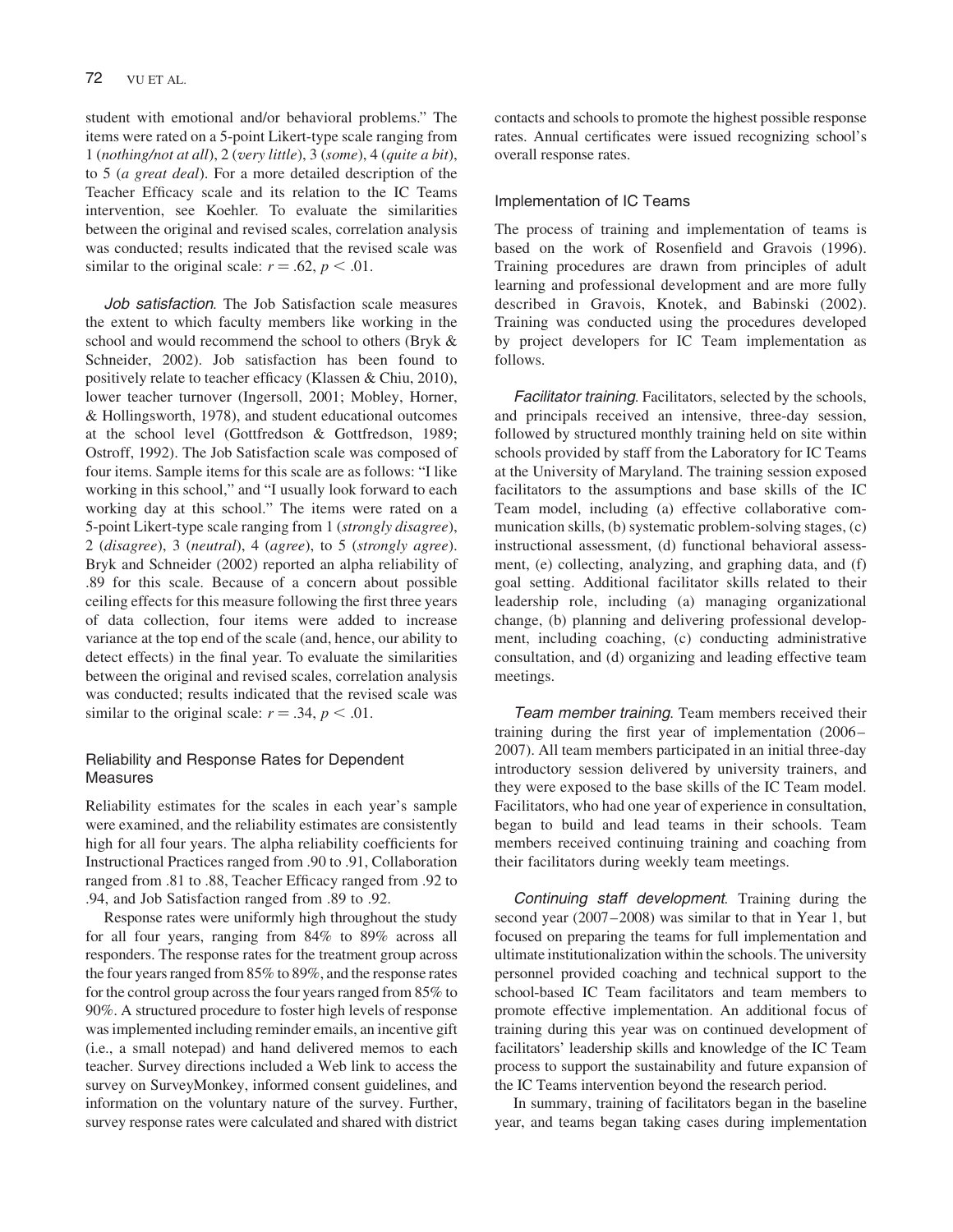Year 1. Therefore, Year 1, Year 2, and Year 3 implementation data are used as posttest data for the experimental analysis.

## Data Analysis

Two approaches, intent-to-treat-schools (ITS) and intent-totreat-teachers (ITT), were used to test the effects of IC Teams on teacher outcomes. These approaches were designed to assess the potential effects of the IC program on (a) the schools that might be affected and (b) the individual teachers potentially exposed to the program (including teachers who never interacted directly with the team).

The ITS approach refers to assessing the effect of the intervention on the entire population of teachers who worked in intervention and control schools during the years following the initiation of the experimental program. This comparison is sensitive to and reflects the fact that mobility would likely reduce the opportunity of individual members of the school population to be exposed to the intervention over the four years. For example, teachers who were new to the school in the second year or third year following the initiation of the experiment would not have been exposed to the intervention in prior years. The ITS method includes data for all teachers in the experimental schools at each outcome measurement point, regardless of when they entered the school or whether they had directly received collaborative support from the IC Team. For this approach, teacher outcome data were assigned to the outcome year school, not necessarily the school where teachers worked at baseline.

The ITT approach refers to assessing the effect of the intervention on the individual teachers who were initially randomly assigned to the conditions by virtue of their presence in the schools at the time of random assignment. Other teachers, who may enter the school in subsequent years, are clearly not randomly assigned and may introduce selection or other bias. Further, teachers who leave the school over the course of the experiment pose an attrition threat to internal validity to the extent to which there is differential attrition from intervention and control schools. When teachers who enter the schools and teachers who leave the schools in the years following random assignment are not included in the samples, then the study focuses only on teachers who have been exposed to the opportunity to access the intervention for all years of intervention. It is biased to the extent that the greater opportunity of exposure to treatment for these teachers may produce larger effects than might be observed for those who leave the school during the study. It is also possible that attrition could attenuate estimated effects if educators who directly accessed the intervention were more likely to leave the study schools than those who did not access the intervention. The ITT method includes data for the individual teachers who were initially randomly assigned

to the intervention by virtue of being in randomly assigned schools and who remain in the schools, but not necessarily those who accessed the intervention.

A two-level HLM (Raudenbush & Bryk, 2002), in which teachers are nested within schools, tested the effects of IC Teams on teacher outcomes. The same model is used for both the ITS and ITT methods. For each outcome variable, the Level-1 covariate is that teacher's score for the same variable in a survey conducted the prior year. The statistical model at Level 1 in the ITS method does not include the covariate (teacher's baseline score), in part, because no baseline score was available for teachers new to the school following the initial year.

In the ITT approach, the slopes (the partial regression of the teacher outcome on the covariate in their school) for each teacher outcome were tested, for each year of implementation, to determine whether they randomly varied. For slopes that did not vary randomly across schools, the cross-level interactions between the intervention and the slopes were not examined. For slopes that randomly varied across schools, those slopes were examined to determine whether the cross-level interaction between the intervention and the slopes predicted the teacher outcomes for each year.

Special analyses focused on the possibility that attrition influenced our results. Attrition was examined in a multilevel logistic regression where the Level-2 variable was treatment group and the dichotomous dependent variable was attrition. In addition, Level-1 individual characteristics were examined to determine whether they predicted attrition and whether treatment had a cross-level interaction with any of these individual characteristics. The extent of mobility between treatment and control schools was also examined by cross-tabulating initial and final school treatment status.

Finally, our sample in the TSR survey includes all educators who taught at least one pupil each year. Teachers assigned homeroom classes by the district were considered general educators, and non-general education teachers were identified according to their self-reported roles on the TSR. Non-general educators include special education teachers, school administrators, school psychologists, health providers, social workers, counselors, and others who met the criterion of teaching at least one student during that academic year. Because the intervention had the potential to differentially influence general and non-general educators, parallel analyses for the two groups were conducted.

## RESULTS

#### Descriptive Statistics for the Teacher Outcomes

Table 2 presents the descriptive statistics for the teacher outcomes measured by the TSR survey for 2007, 2008, and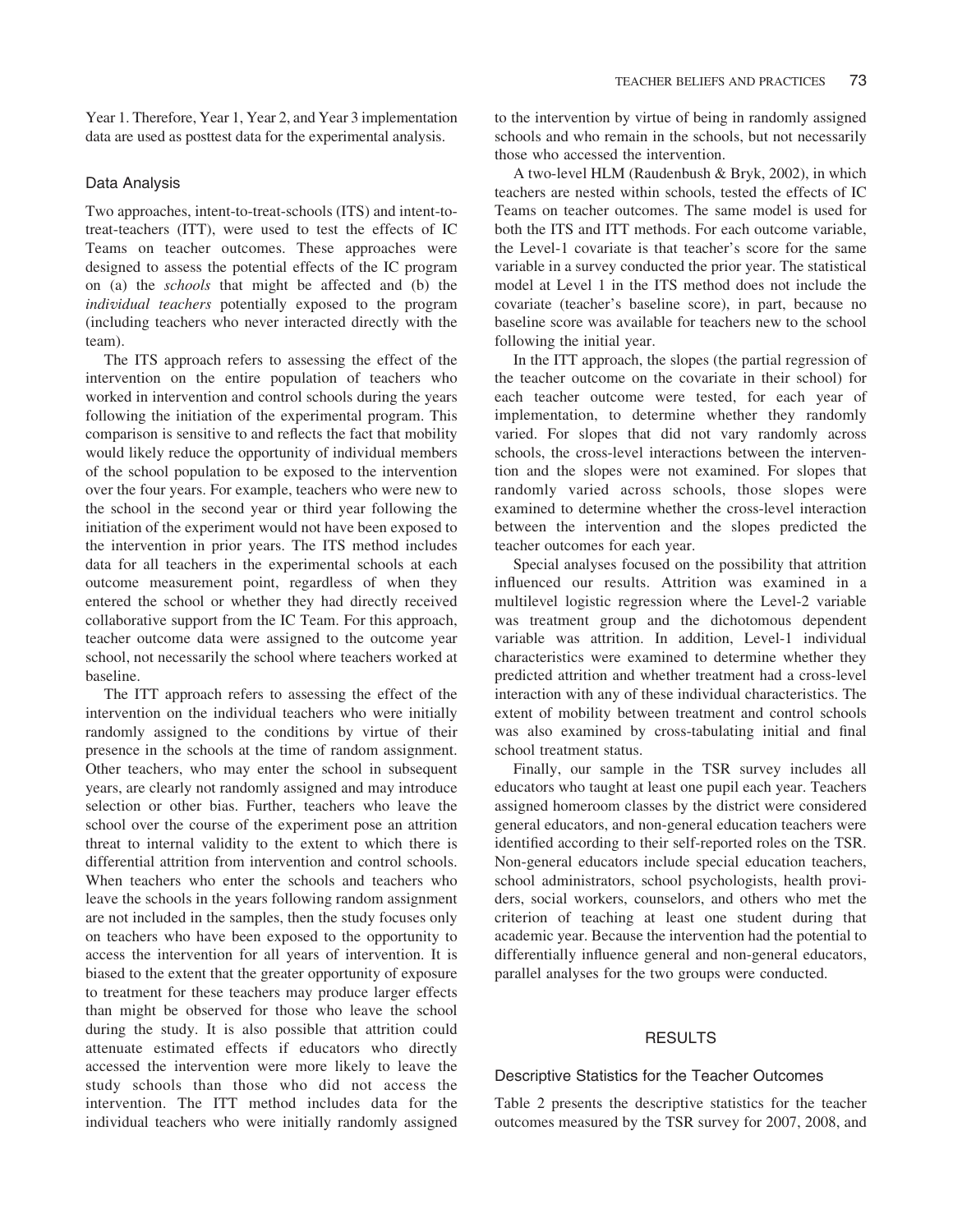| Outcome Variable                      |      |      | Treatment |      | Control |      |      |      |
|---------------------------------------|------|------|-----------|------|---------|------|------|------|
|                                       | M    | SD   | Min       | Max  | M       | SD   | Min  | Max  |
| Intent-to-treat-schools method        |      |      |           |      |         |      |      |      |
| $2006 - 2007$ ( $N = 1,207 - 1,222$ ) |      |      |           |      |         |      |      |      |
| Instructional practice                | 3.91 | 0.55 | 2.20      | 5.00 | 3.88    | 0.56 | 1.94 | 5.00 |
| Collaboration                         | 3.96 | 0.67 | 1.00      | 5.00 | 3.95    | 0.61 | 1.67 | 5.00 |
| Teacher efficacy                      | 3.98 | 0.52 | 1.63      | 5.00 | 3.94    | 0.50 | 2.50 | 5.00 |
| Job satisfaction                      | 4.31 | 0.80 | 1.00      | 5.00 | 4.36    | 0.70 | 1.00 | 5.00 |
| $2007 - 2008$ ( $N = 1,228 - 1,273$ ) |      |      |           |      |         |      |      |      |
| Instructional practice                | 3.92 | 0.55 | 2.22      | 5.00 | 3.95    | 0.53 | 2.22 | 5.00 |
| Collaboration                         | 4.02 | 0.60 | 1.78      | 5.00 | 3.95    | 0.64 | 1.22 | 5.00 |
| Teacher efficacy                      | 4.02 | 0.51 | 1.88      | 5.00 | 3.96    | 0.53 | 2.56 | 5.00 |
| Job satisfaction                      | 4.27 | 0.83 | 1.00      | 5.00 | 4.27    | 0.76 | 1.00 | 5.00 |
| $2008 - 2009$ ( $N = 1,157 - 1,188$ ) |      |      |           |      |         |      |      |      |
| Instructional practice                | 3.97 | 0.51 | 2.17      | 5.00 | 3.96    | 0.55 | 1.72 | 5.00 |
| Collaboration                         | 3.99 | 0.59 | 1.60      | 5.00 | 3.89    | 0.55 | 1.70 | 5.00 |
| Teacher efficacy                      | 4.07 | 0.49 | 2.63      | 5.00 | 4.01    | 0.51 | 2.44 | 5.00 |
| Job satisfaction                      | 4.45 | 0.55 | 2.13      | 5.00 | 4.33    | 0.64 | 1.00 | 5.00 |
| Intent-to-treat-teachers method       |      |      |           |      |         |      |      |      |
| $2006 - 2007$ ( $N = 864 - 871$ )     |      |      |           |      |         |      |      |      |
| Instructional practice                | 3.90 | 0.54 | 2.20      | 5.00 | 3.86    | 0.58 | 1.94 | 5.00 |
| Collaboration                         | 3.95 | 0.65 | 1.00      | 5.00 | 3.94    | 0.61 | 1.67 | 5.00 |
| Teacher efficacy                      | 4.01 | 0.51 | 1.63      | 5.00 | 3.95    | 0.49 | 2.50 | 5.00 |
| Job satisfaction                      | 4.34 | 0.76 | 1.00      | 5.00 | 4.32    | 0.72 | 1.00 | 5.00 |
| $2007 - 2008$ ( $N = 706 - 728$ )     |      |      |           |      |         |      |      |      |
| Instructional practice                | 3.93 | 0.56 | 2.22      | 5.00 | 3.93    | 0.54 | 2.22 | 5.00 |
| Collaboration                         | 4.01 | 0.57 | 2.11      | 5.00 | 3.96    | 0.60 | 1.78 | 5.00 |
| Teacher efficacy                      | 4.04 | 0.52 | 1.88      | 5.00 | 3.96    | 0.51 | 2.75 | 5.00 |
| Job satisfaction                      | 4.29 | 0.86 | 1.00      | 5.00 | 4.32    | 0.73 | 1.00 | 5.00 |
| $2008 - 2009$ ( $N = 629 - 641$ )     |      |      |           |      |         |      |      |      |
| Instructional practice                | 3.97 | 0.50 | 2.61      | 5.00 | 3.96    | 0.56 | 1.72 | 5.00 |
| Collaboration                         | 3.98 | 0.57 | 1.80      | 5.00 | 3.89    | 0.55 | 1.70 | 5.00 |
| Teacher efficacy                      | 4.10 | 0.49 | 2.63      | 5.00 | 4.04    | 0.50 | 2.69 | 5.00 |
| Job satisfaction                      | 4.45 | 0.55 | 2.63      | 5.00 | 4.35    | 0.61 | 1.75 | 5.00 |

TABLE 2 Descriptive Statistics for Teacher Outcomes for Experimental and Control Schools from 2006–2007 to 2008–2009

*Note.* Descriptive statistics are for raw data from the teacher survey. Min  $=$  minimum; Max  $=$  maximum.

2009 using the ITS and ITT methods. Statistical tests for treatment –control group differences involve the multilevel models described earlier.

# Proportion of Variance Explained for Teacher **Outcomes**

The proportions of variance explained by the multilevel models are presented in Table 3 for all teacher outcomes for 2007, 2008, and 2009 using the ITS and ITT methods. The total variance in any outcome can be partitioned into a within-school and a between-school component. Variance within schools describes individual differences among teachers in schools, and the between-school variance describes how variable schools are in their average teacher characteristics. The intraclass correlation (ICC) coefficient measures the proportion of variance in the outcomes that is between schools.

According to the fully unconditional model of the ITS method, the ICCs indicate that 8% to 15% of the variance in job satisfaction and 7% to 10% of the variance in collaboration lies between schools. As a practical matter, there is considerable between-school variance to explain. Less of the variance in teacher efficacy (2%) lies between schools, and only 0% to 2% of the variance in instructional practices lies between schools. According to the unconditional model for the ITT approach, the ICC indicates that 10% to 14% of the variance in job satisfaction and 7% to 13% of the variance in collaboration lies between schools. A small amount of variance in teacher efficacy (3%) and instructional practices  $(0\%-2\%)$  lies between schools.

Results from the fully unconditional and the final models were used to estimate the proportion of variance explained between and within schools. Based on the ITS method, the final model explained a moderate to large amount of between-school variance for all of the teacher outcomes across all years. The final model explained the most between-school variance for teacher efficacy, 35% to 81% of the between-school variance. For instructional practices, 17% to 76% of the between-school variance was explained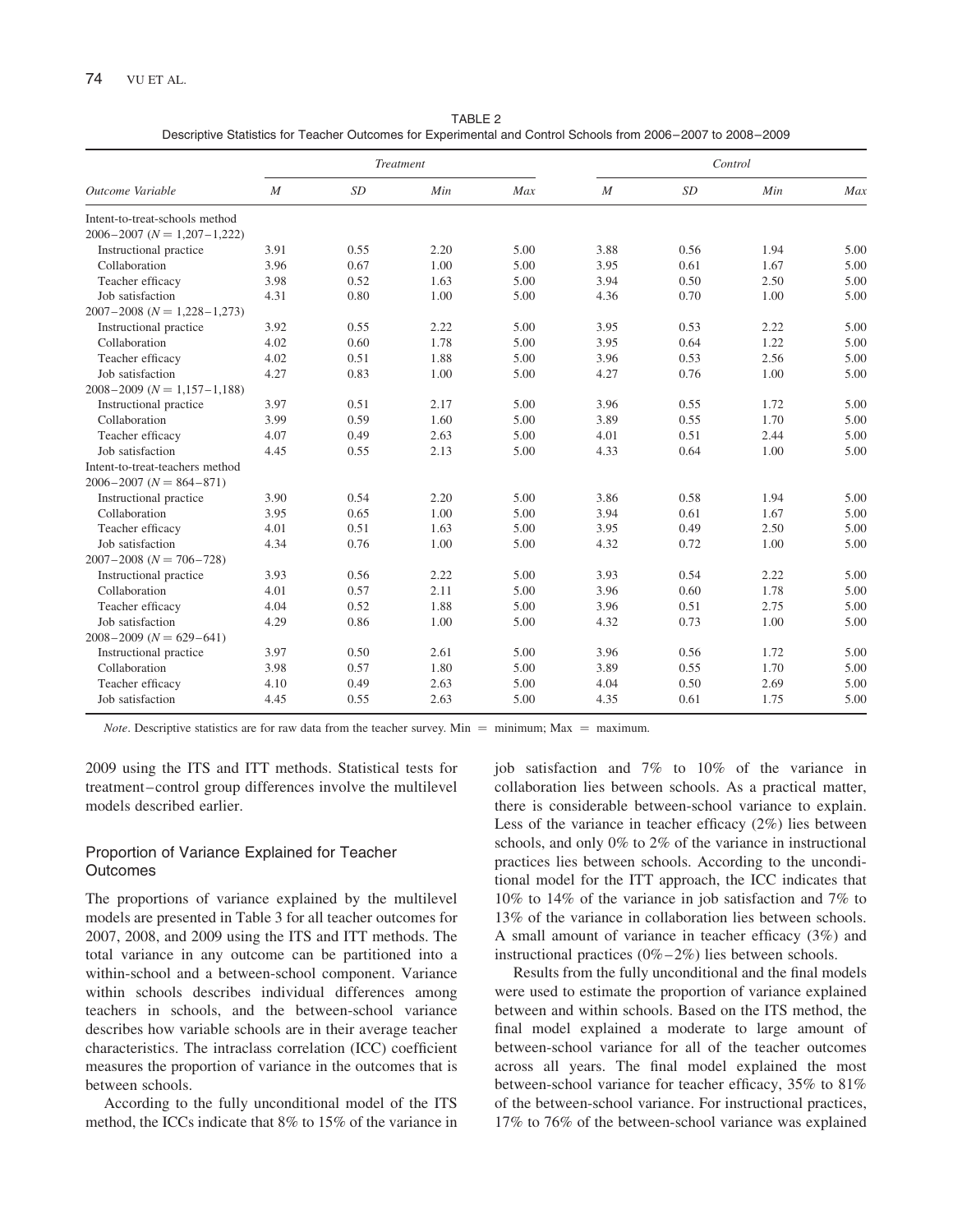TABLE 3

Variance Components and Proportion of Variance Explained for Teacher Outcomes for Experimental and Control Schools from 2006–2007 to 2008–2009

| –∪ບບ<br>Luu                           |                            |        |      |                    |        |                                    |                                |  |
|---------------------------------------|----------------------------|--------|------|--------------------|--------|------------------------------------|--------------------------------|--|
|                                       | <b>Unconditional Model</b> |        |      | <b>Final Model</b> |        | Variance Explained                 |                                |  |
| Outcome Variable                      | $\sigma^2$                 | $\tau$ | ICC  | $\sigma^2$         | $\tau$ | Proportion of $\sigma^2$ Explained | Proportion of $\tau$ Explained |  |
| Intent-to-treat-schools method        |                            |        |      |                    |        |                                    |                                |  |
| $2006 - 2007$ ( $N = 1,207 - 1,222$ ) |                            |        |      |                    |        |                                    |                                |  |
| Instructional practice                | 0.30                       | 0.01   | 0.02 | 0.30               | 0.00   |                                    | 0.76                           |  |
| Collaboration                         | 0.37                       | 0.04   | 0.10 | 0.37               | 0.03   |                                    | 0.40                           |  |
| Teacher efficacy                      | 0.25                       | 0.01   | 0.02 | 0.25               | 0.00   |                                    | 0.48                           |  |
| Job satisfaction                      | 0.49                       | 0.08   | 0.14 | 0.49               | 0.05   |                                    | 0.40                           |  |
| $2007 - 2008$ ( $N = 1,228 - 1,273$ ) |                            |        |      |                    |        |                                    |                                |  |
| Instructional practice                | 0.29                       | 0.00   | 0.00 | 0.29               | 0.00   |                                    | 0.75                           |  |
| Collaboration                         | 0.36                       | 0.03   | 0.07 | 0.36               | 0.02   |                                    | 0.24                           |  |
| Teacher efficacy                      | 0.27                       | 0.01   | 0.02 | 0.27               | 0.00   |                                    | 0.35                           |  |
| Job satisfaction                      | 0.54                       | 0.10   | 0.15 | 0.54               | 0.08   |                                    | 0.21                           |  |
| $2008 - 2009$ ( $N = 1,157 - 1,188$ ) |                            |        |      |                    |        |                                    |                                |  |
| Instructional practice                | 0.28                       | 0.00   | 0.00 | 0.28               | 0.00   |                                    | 0.17                           |  |
| Collaboration                         | 0.31                       | 0.02   | 0.07 | 0.31               | 0.02   |                                    | 0.31                           |  |
| Teacher efficacy                      | 0.25                       | 0.01   | 0.02 | 0.25               | 0.00   |                                    | 0.81                           |  |
| Job satisfaction                      | 0.33                       | 0.03   | 0.08 | 0.33               | 0.02   |                                    | 0.29                           |  |
| Intent-to-treat-teachers method       |                            |        |      |                    |        |                                    |                                |  |
| $2006 - 2007$ ( $N = 864 - 871$ )     |                            |        |      |                    |        |                                    |                                |  |
| Instructional practice                | 0.31                       | 0.01   | 0.02 | 0.18               | 0.00   | 0.42                               | 0.95                           |  |
| Collaboration                         | 0.35                       | 0.05   | 0.13 | 0.27               | 0.03   | 0.23                               | 0.46                           |  |
| Teacher efficacy                      | 0.24                       | 0.01   | 0.03 | 0.14               | 0.00   | 0.42                               | 0.30                           |  |
| Job satisfaction                      | 0.49                       | 0.06   | 0.11 | 0.37               | 0.03   | 0.24                               | 0.44                           |  |
| $2007 - 2008$ ( $N = 706 - 728$ )     |                            |        |      |                    |        |                                    |                                |  |
| Instructional practice                | 0.30                       | 0.00   | 0.00 | 0.20               | 0.00   | 0.32                               | 0.67                           |  |
| Collaboration                         | 0.32                       | 0.02   | 0.07 | 0.27               | 0.01   | 0.16                               | 0.41                           |  |
| Teacher efficacy                      | 0.26                       | 0.01   | 0.03 | 0.18               | 0.00   | 0.31                               | 0.48                           |  |
| Job satisfaction                      | 0.56                       | 0.09   | 0.14 | 0.51               | 0.05   | 0.08                               | 0.49                           |  |
| $2008 - 2009$ ( $N = 629 - 641$ )     |                            |        |      |                    |        |                                    |                                |  |
| Instructional practice                | 0.28                       | 0.00   | 0.00 | 0.19               | 0.00   | 0.30                               | $-^\alpha$                     |  |
| Collaboration                         | 0.30                       | 0.02   | 0.06 | 0.22               | 0.02   | 0.28                               | 0.12                           |  |
| Teacher efficacy                      | 0.24                       | 0.01   | 0.03 | 0.15               | 0.00   | 0.35                               | 0.75                           |  |
| Job satisfaction                      | 0.31                       | 0.03   | 0.10 | 0.26               | 0.02   | 0.15                               | 0.41                           |  |
|                                       |                            |        |      |                    |        |                                    |                                |  |

*Note.* N schools = 34.  $\sigma^2$  = within-school variance;  $\tau$  = between-school variance. ICC = intraclass correlation. ICC is computed as follows:  $\tau$ unconditional/( $\tau$  unconditional  $+\sigma^2$  unconditional). Proportion of  $\sigma^2$  explained is computed as follows: ( $\sigma^2$  unconditional –  $\sigma^2$  final)/ $\sigma^2$  unconditional. Proportion of  $\tau$  explained is computed as follows: ( $\tau$  unconditional –  $\tau$  final)/ $\tau$  unconditional. The proportion of  $\sigma^2$  explained was not calculated for the intentto-treat-schools method because there were no changes in the  $\sigma^2$  between the unconditional and final models.

"The denominator estimator of  $\tau$  is zero, so this proportion cannot be meaningfully estimated.

by the final model. For collaboration, 24% to 40% of the between-school variance was explained by the final model. For job satisfaction, 21% to 40% of the between-school variance was explained by the final model. The proportion of within-school variance explained by the final model was not calculated for the ITS method because there were no changes in the within-school variance between the unconditional and final models.

According to the ITT method, the final model explained a moderate amount of the within-school variance for instructional practices (30% – 42%) and teacher efficacy  $(31\% - 42\%)$ . The final model explained a smaller amount of the within-school variance for collaboration (16% – 28%) and job satisfaction  $(8\%-24\%)$ . The final model explained the most between-school variance for instructional practices  $(67\% - 95\%$  of the between-school variance). The final model explained a moderate amount of the between-school variance for collaboration (12% – 46%), teacher efficacy (30% –75%), and job satisfaction  $(41\% - 49\%)$ .

#### Treatment Effects

A summary of the treatment effects is presented in Table 4. The hypothesis was that the intervention would increase teachers' perceptions of their efficacy, instructional practices, collaboration, and job satisfaction. For completeness, the results for all three years of implementation are presented. A gradual increasing pattern of effects on teacher beliefs and practices as the teachers within the treatment schools had the opportunity to receive more of the IC Teams intervention was expected.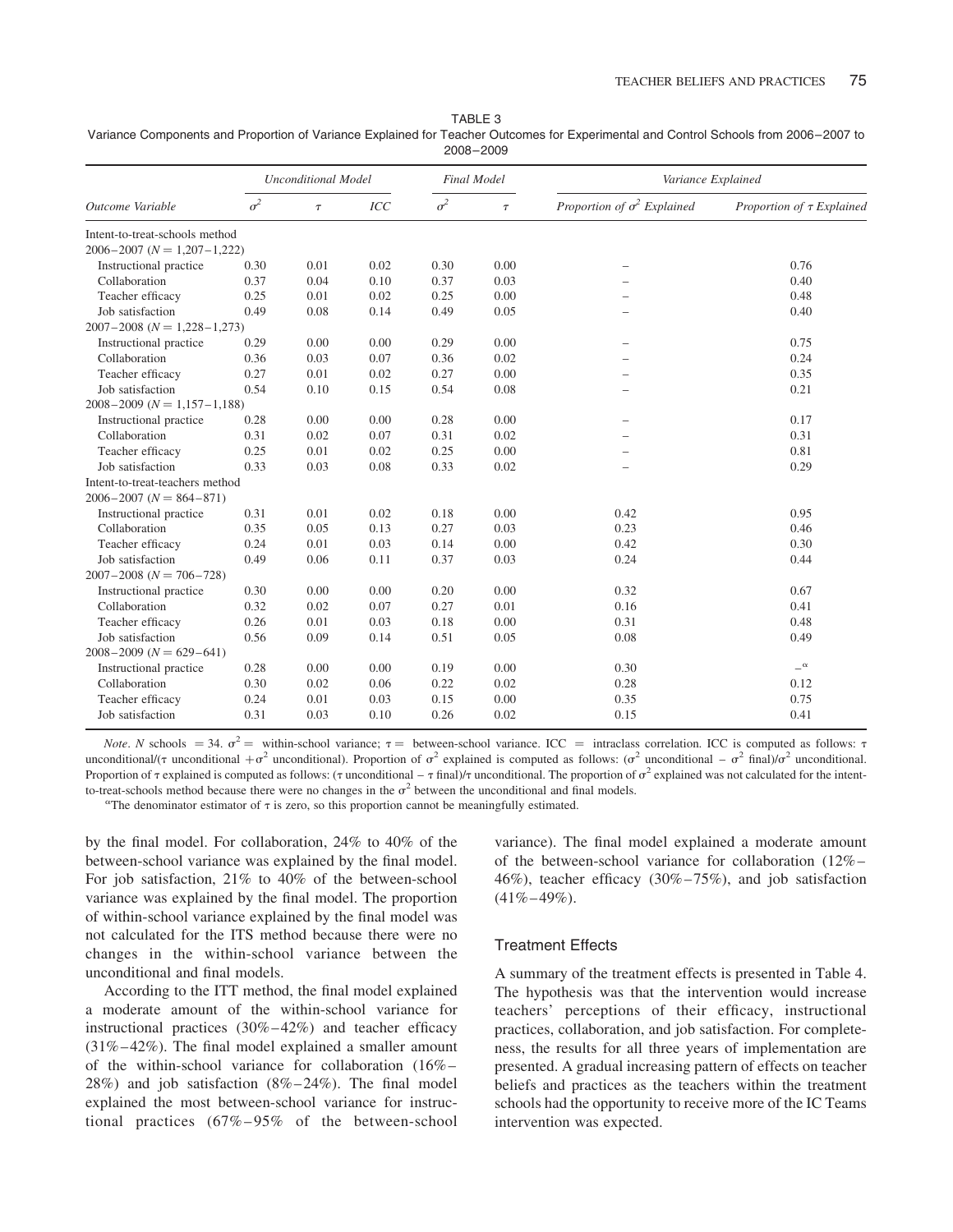TABLE 4 Summary of Effect Estimates on Teacher Outcomes for Experimental and Control Schools from 2006 to 2009

| Outcome Variable                                                     | Coefficient | SE   | $\boldsymbol{p}$ | d       |
|----------------------------------------------------------------------|-------------|------|------------------|---------|
| Intent-to-treat-schools method                                       |             |      |                  |         |
| $2006 - 2007$ ( $N = 1,207 - 1,222$ )                                |             |      |                  |         |
| Instructional practice                                               | 0.02        | 0.03 | 0.59             | 0.03    |
| Collaboration                                                        | $-0.02$     | 0.06 | 0.73             | $-0.03$ |
| Teacher efficacy                                                     | 0.06        | 0.03 | 0.08             | 0.11    |
| Job satisfaction                                                     | $-0.09$     | 0.08 | 0.31             | $-0.12$ |
| $2007 - 2008$ ( $N = 1,228 - 1,273$ )                                |             |      |                  |         |
| Instructional practice                                               | $-0.04$     | 0.03 | 0.20             | $-0.07$ |
| Collaboration                                                        | 0.05        | 0.06 | 0.36             | 0.09    |
| Teacher efficacy                                                     | 0.07        | 0.03 | 0.05             | 0.13    |
| Job satisfaction                                                     | $-0.06$     | 0.10 | 0.53             | $-0.08$ |
| $2008 - 2009$ ( $N = 1,157 - 1,188$ )                                |             |      |                  |         |
| Instructional practice                                               | 0.00        | 0.03 | 0.94             | 0.00    |
| Collaboration                                                        | 0.09        | 0.05 | 0.10             | 0.16    |
| Teacher efficacy                                                     | 0.08        | 0.03 | 0.01             | 0.15    |
| Job satisfaction                                                     | 0.09        | 0.06 | 0.13             | 0.14    |
| Intent-to-treat-teachers method<br>$2006 - 2007$ ( $N = 864 - 871$ ) |             |      |                  |         |
| Instructional practice                                               | 0.01        | 0.03 | 0.75             | 0.02    |
| Collaboration                                                        | 0.01        | 0.07 | 0.88             | 0.02    |
| Teacher efficacy                                                     | 0.05        | 0.03 | 0.14             | 0.10    |
| Job satisfaction                                                     | $-0.03$     | 0.08 | 0.72             | $-0.04$ |
| $2007 - 2008$ ( $N = 706 - 728$ )                                    |             |      |                  |         |
| Instructional practice                                               | $-0.02$     | 0.03 | 0.43             | $-0.04$ |
| Collaboration                                                        | 0.04        | 0.06 | 0.48             | 0.07    |
| Teacher efficacy                                                     | 0.08        | 0.04 | 0.02             | 0.16    |
| Job satisfaction                                                     | $-0.09$     | 0.09 | 0.35             | $-0.12$ |
| $2008 - 2009$ ( $N = 629 - 641$ )                                    |             |      |                  |         |
| Instructional practice                                               | 0.02        | 0.04 | 0.66             | 0.03    |
| Collaboration                                                        | 0.12        | 0.06 | 0.04             | 0.22    |
| Teacher efficacy                                                     | 0.08        | 0.03 | 0.03             | 0.15    |
| Job satisfaction                                                     | 0.10        | 0.06 | 0.13             | 0.16    |

*Note.* N schools  $=$  34. Coefficient is the effect estimate from the twolevel model. The covariates are the corresponding outcome scale for the baseline year (2005–2006). For the intent-to-treat-schools method, teachers in each school in 2009 are included. For the intent-to-treat-teachers method, teachers' school at the time of random assignment is used, and only teachers initially randomly assigned are included.

Implementation year 1. There were no significant treatment effects on teacher reported beliefs and practices at this early stage in the study according to both the ITS and ITT methods. The estimated effect sizes for outcomes were mostly small, ranging from  $d = .02$  for collaboration to .11 for teacher efficacy.

Implementation year 2. Teacher efficacy, one of the four teacher outcomes, was significantly affected by the intervention according to both ITS and ITT methods. Estimated effect sizes for all outcomes were mostly small, ranging from .07 to .13 using the ITS method and ranging from .04 to .16 using the ITT method. The estimated effect of IC Teams was largest for teacher efficacy compared to the other outcome variables. After about 1.5 years of IC Teams implementation, teacher self-reported efficacy was

higher in IC Teams schools than in control schools, 13% of a standard deviation based on the ITS method and 16% of a standard deviation based on the ITT method. The remaining estimated treatment effects were not statistically significantly different from zero.

Implementation year 3. For the third and final year of implementation, teacher efficacy and collaboration, two of the four teacher outcomes, were significantly affected by the intervention. Minor differences were found between the ITS and ITT methods. First, according to the ITS method, teacher self-reported efficacy was significantly higher in IC Teams schools than in control schools  $(d = .15)$ . The effect sizes for all outcomes were no more than about 1/7 SD, ranging from .00 to .15, with teacher efficacy the largest. Second, according to the ITT method, the IC Teams intervention significantly and positively affected teacher efficacy and collaboration. The effect sizes for all outcomes ranged from .03 to .22, with collaboration as the largest. After about 2.5 years of IC Teams implementation, teacher self-reported efficacy was 15% of a standard deviation higher in IC Teams schools than control schools, and teacher self-reported collaboration was 22% of a standard deviation higher in the intervention schools than in control schools. No other statistically significant differences were found between intervention and control schools.

## IC Team Implementation and Use

Implementation and use of the intervention varied across treatment schools. According to the ITS method, the proportion of general education teachers in intervention schools who had used the IC Teams ranged from 32% to 93%. According to the ITT method, the proportion of classroom teachers who had initially been in the treatment and control schools, had not left, and who had used the IC Teams ranged from 36% to 88%. This range of utilization is large.

Potential effects of the IC Teams intervention on teacher outcomes are contingent on the level of use of the teams that was achieved in intervention schools. It was hypothesized that the effects of the IC Teams program may depend on the level of use of the teams achieved in the schools. Therefore, the possibility of an interaction between the level of utilization of IC Teams in the school and treatment group status for each of the four teacher outcome variables was examined. There was no evidence of such a contingent effect for any of the four teacher outcome variables examined, d ranged from .00 to .02,  $ps > .05$ . Results indicated that the IC Team intervention effect on teacher outcomes is not conditioned on the level of use within this wide range. Within this range of utilization in this project, there is no evidence of a "dose response" such that the effects are enhanced when utilization is greater.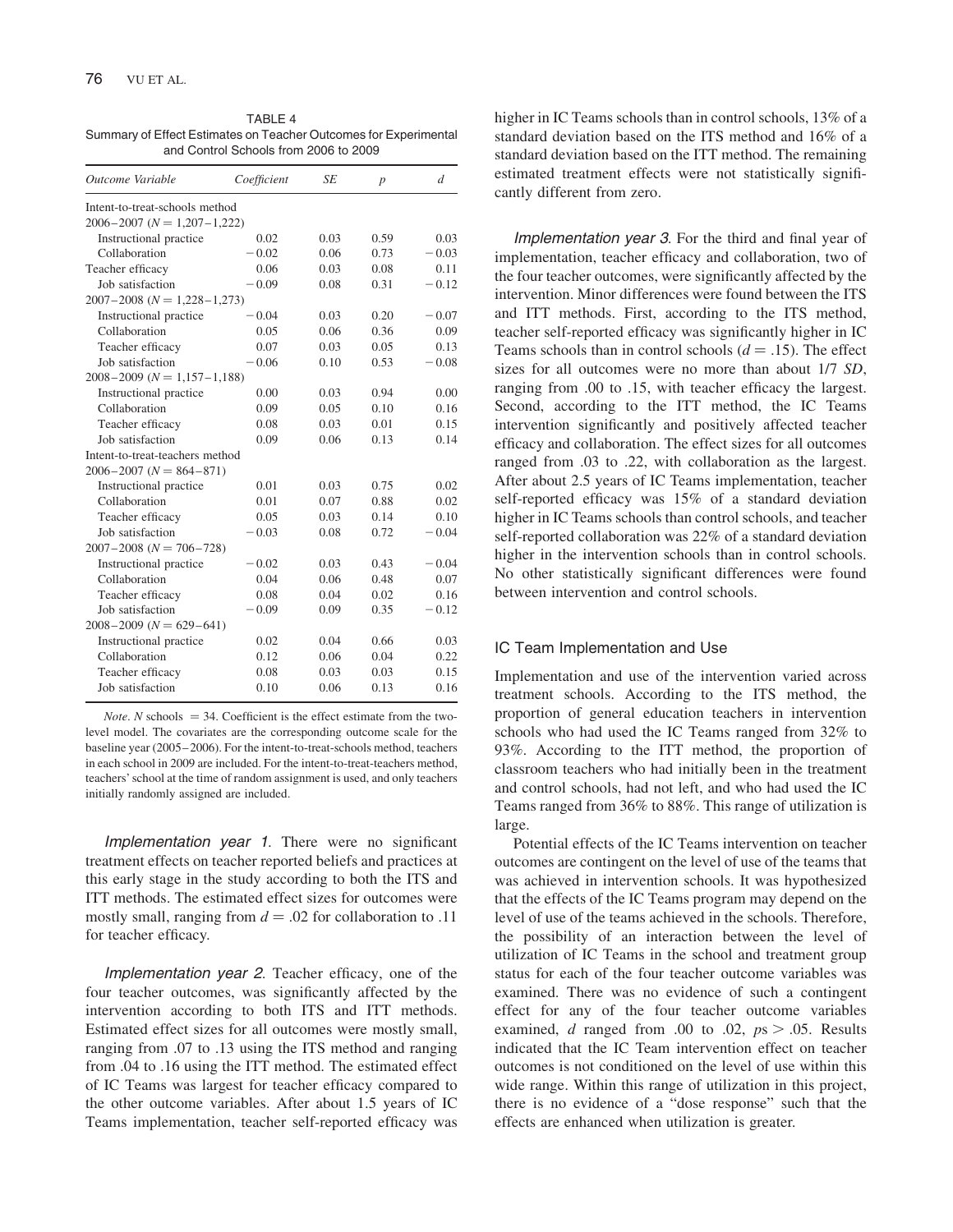# Attrition and Mobility Between Treatment and Control **Groups**

Little mobility was found between treatment and control groups. By the final year of the study, 15 out of 696 educators (2%) who were initially randomly assigned to treatment schools in 2005 through 2006 moved to control schools by 2008 through 0209. By the final year of the study, 28 out of 734 educators (4%) who were initially randomly assigned to control schools in 2005 through 2006 moved to treatment schools.

The teacher attrition rate for 2007 was 29% in the treatment group and 34% in the control group. Attrition is cumulative, so that by 2008 the attrition rate was 40% in the treatment group and 40% in the control group. By 2009, the cumulative attrition rate was 47% in the treatment group and 48% in the control group.

Individual teacher characteristics were examined to determine whether they predicted attrition. The teacher characteristics included teacher age, years of experience, years at school, and education level. For the first year of implementation (2006 –2007), teacher age significantly predicted attrition (one year greater in age was associated with about a 1% reduction in the odds of remaining in the school and providing data;  $p < .01$ ). None of the other individual characteristics significantly predicted attrition for the first and second years of implementation. By the third year of implementation, one year of greater teacher age was associated with about a 2% reduction in the odds of being present and providing data ( $p < .01$ ). Similarly, years of experience (which is, of course, correlated with age) also significantly predicted attrition rate by the final follow up; one year of experience was associated with about an 11% reduction in the odds of providing data. The examination of whether treatment had a cross-level interaction with any of the individual teacher characteristics was conducted. Results indicated that attrition was not statistically associated with treatment status for any of the three years of the study. Furthermore, treatment did not interact with the individual characteristics listed earlier, so there is no evidence of differential attrition in treatment and control schools.

#### **DISCUSSION**

As policymakers continue to focus on teachers' contribution to overall student achievement, there is both a need to understand which teacher variables are related to student outcomes, and also to understand what, if anything, can be done to positively influence those variables. This study addresses the latter, and measured the impact of an empirically derived model of teacher support, IC Teams, on four key variables thought to relate to student achievement. The study used schools as the unit of analysis, and equated a teacher's presence within the school as exposure to the intervention condition, whether they directly worked with the IC Team or not.

Within this design, the results indicate that the IC Teams intervention had a small, but gradually increasing, significant effect on teacher efficacy at two years of implementation  $(d = .13)$  and then at three years of implementation  $(d = .16)$ . A small significant effect  $(d = .22)$  on teacher collaboration was found at the third year of implementation. This gradual increase in effect supports our hypothesis that continued program implementation would allow additional exposure to the intervention.

In addition, two approaches to data analyses investigated the effects of IC Teams intervention on two unique groups of teachers; teachers who remained exposed to the intervention condition throughout the entire study period (ITT) and those who were exposed to the intervention at the point of data collection and analyses (ITS). Presenting both analyses provides greater confidence in the findings. As might be expected, results according to the ITT approach produced somewhat larger effect estimates (teacher efficacy:  $ds = .15-.16$ ; collaboration:  $d = .22$ ) than did the ITS method (teacher efficacy:  $ds = .13 - .15$ )—that is, the effect of the intervention was greater for those teachers who were in schools with IC Teams and exposed to the treatment conditions for longer periods of time. This difference, albeit small, suggests that the IC Teams intervention may have had more influence on teachers who had greater exposure to the intervention condition.

Although the effect sizes found here are small according to Cohen's (1988) general categorization, it is important to recognize that Cohen considered his categorization a guideline. These effects for self-efficacy are modest in size, especially considering the rigor of design and point of implementation at which analyses were conducted. However, according to Fullan (2001), "[E]ffective change takes time ... Significant change in the form of implementing specific innovations can be expected to take a minimum of 2 or 3 years; bringing about institutional reforms can take 5 or 10 years" (p. 109). Moreover, the significant results in the third year replicated and increased the size of the second-year results on teacher efficacy.

The self-reported Teacher Efficacy scale measures the extent to which teachers believe they can influence student learning and bring about changes in student engagement. The self-reported teacher Collaboration scale measures the degree to which teachers perceive that faculty members in the school work together. Our findings suggest that the implementation of the IC Teams intervention in a school changes teachers' beliefs about how much they can do to influence student learning and increases teachers' perception of how school members work together. These effects are not specific to educators who actually accessed the intervention, but to all educators exposed to IC Teams by virtue of working in an intervention school.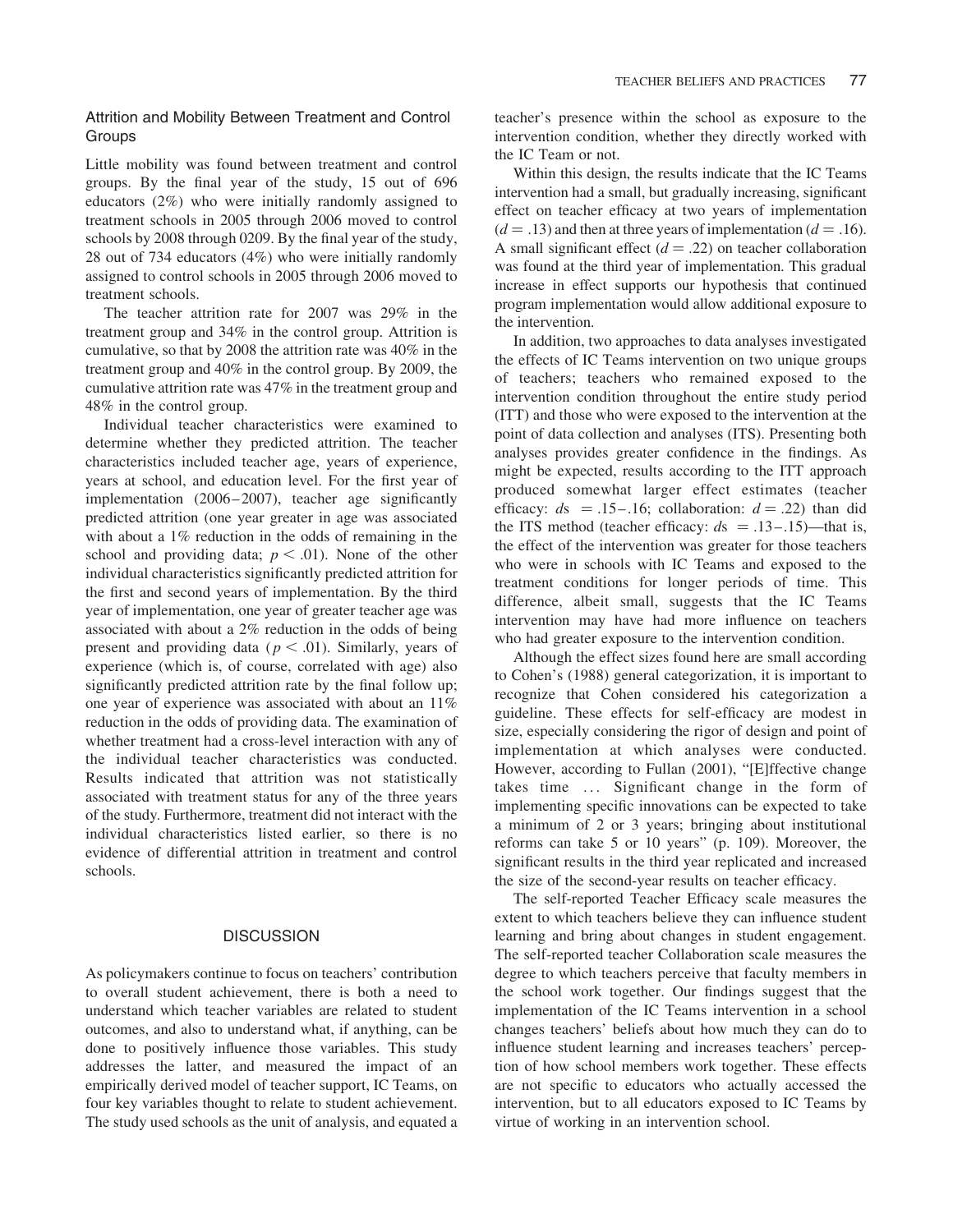Effects across other teacher outcomes were all small and not statistically significant. Results do not provide evidence of treatment effects for teacher perceptions of job satisfaction or for their instructional practices. It is possible that changes in job satisfaction and instructional practices require greater, more extensive intervention than was applied in this experimental trial, that the measures examined were not sufficiently sensitive to the intervention, or that IC Teams do not influence these outcomes. A study of the Instructional Practices scale demonstrated a number of problems with how teachers interpreted the questions, which the problems were addressed with some modifications in the scale in Year 2. However, it is possible that the ceiling effect noted on the scale (i.e., most teachers in both treatment and control groups reporting extensive use of the desirable practices) and issues related to participant understanding of the scale items were not successfully addressed. An observational study of teacher practices could provide additional information on this area of teacher behavior, rather than examining their perceptions of their teaching.

Results from subgroup analyses for general education teachers and non-general education teacher indicated that the IC Teams intervention positively affected the efficacy of general education teachers  $(ds = .15-.17)$ , but did not statistically significantly affect the efficacy of non-general education teachers. Further, the IC Teams intervention significantly and positively affected the collaboration of non-general education teachers ( $ds = .25 - .30$ ), but did not significantly affect the collaboration scores of general education teachers. The findings imply that having the IC Teams intervention in the schools causes non-general education teachers, such as specialists, counselors, administrators, and others, to perceive more collaborative efforts to provide support for others in the school. The intervention does have some influence on the general education teachers' perceptions of their efficacy, which is a relevant finding given the relation found in other research between efficacy and student outcomes.

## Potential Limitations

A number of potential limitations need to be stated. First, restriction of range may occur for some outcome variables. The teacher survey consisted of four-to-five response option items. Most teachers chose high responses, and few teachers chose low responses. The clustering of teacher ratings at the high end of the scale suggests a possible ceiling effect for the outcome variables. Alternatively, the sample of schools may be particularly high in mean levels of these variables restricting the range in this sample of schools. In either case, restriction of range may attenuate the estimated effects of IC Teams on teacher beliefs and practices and might help explain the small effect sizes found in our study (Gulliksen, 1950). At the same time, the reliability coefficients reported

are high, so there appears to be adequate variance to detect effects even if the resulting effect size estimates are somewhat attenuated.

In any research, the measured outcomes may not reflect the theoretical constructs that were intended to measure. A self-report method was used to collect information on teacher beliefs and practices, and it was assumed that teacher responses to survey items reflect their actual beliefs and classroom practices. Despite efforts made as the study progressed to improve the TSR measures (e.g., Berger & Kaiser, 2008), it is possible that self-reported attitudes and practices may not actually reflect how teachers instruct and how they think about themselves and their teaching. In other words, it is possible that IC Teams did affect the theoretical constructs that were intended to measure, but that these effects could not be captured by the self-report measures employed.

Attrition is another potential problem of this longitudinal study, albeit considered similar to reported rates of attrition for public schools in general (Marvel, Lyter, Peltola, Strizek, & Morton, 2007). In our analyses, attrition was found to be independent of school treatment status and of most individual characteristics examined across all years. A couple of teacher characteristics predicted attrition: In the first year of implementation (2006 –2007), attrition was associated with age, and in the third year of implementation (2008 – 2009), attrition was associated with age and experience (older teachers more likely to leave). Furthermore, no evidence of an interaction of treatment with individual characteristics was found, which indicates no differential attrition in treatment and control schools. Very little attrition was due to the failure of active teachers to participate in our surveys; annual survey response rates were very high. It is noted that no effort was made to obtain responses from individuals who left the study after random assignment.

Some degree of treatment diffusion evidently occurred. Berger et al. (2011) show that teachers in control schools increasingly reported over the years that they were involved with IC Teams. Although the levels of teacher reports of exposure to IC Teams in control schools never reached the level at which treatment schools reported exposure in the baseline year and, although control school teachers' reports of IC Team involvement appeared most strongly in the final year, treatment diffusion may have diluted the experimental –control group contrast to some degree, attenuating our estimate of the treatment effect. Within the district, according to a key administrator

The language of the "Instruction Match" has found its way in the vocabulary of the administrative staff in the Office of Special Education ... There were inroads made across the division about the thinking with respect to intervening on behalf of kids. (K. Aux, personal communication, June 22, 2010)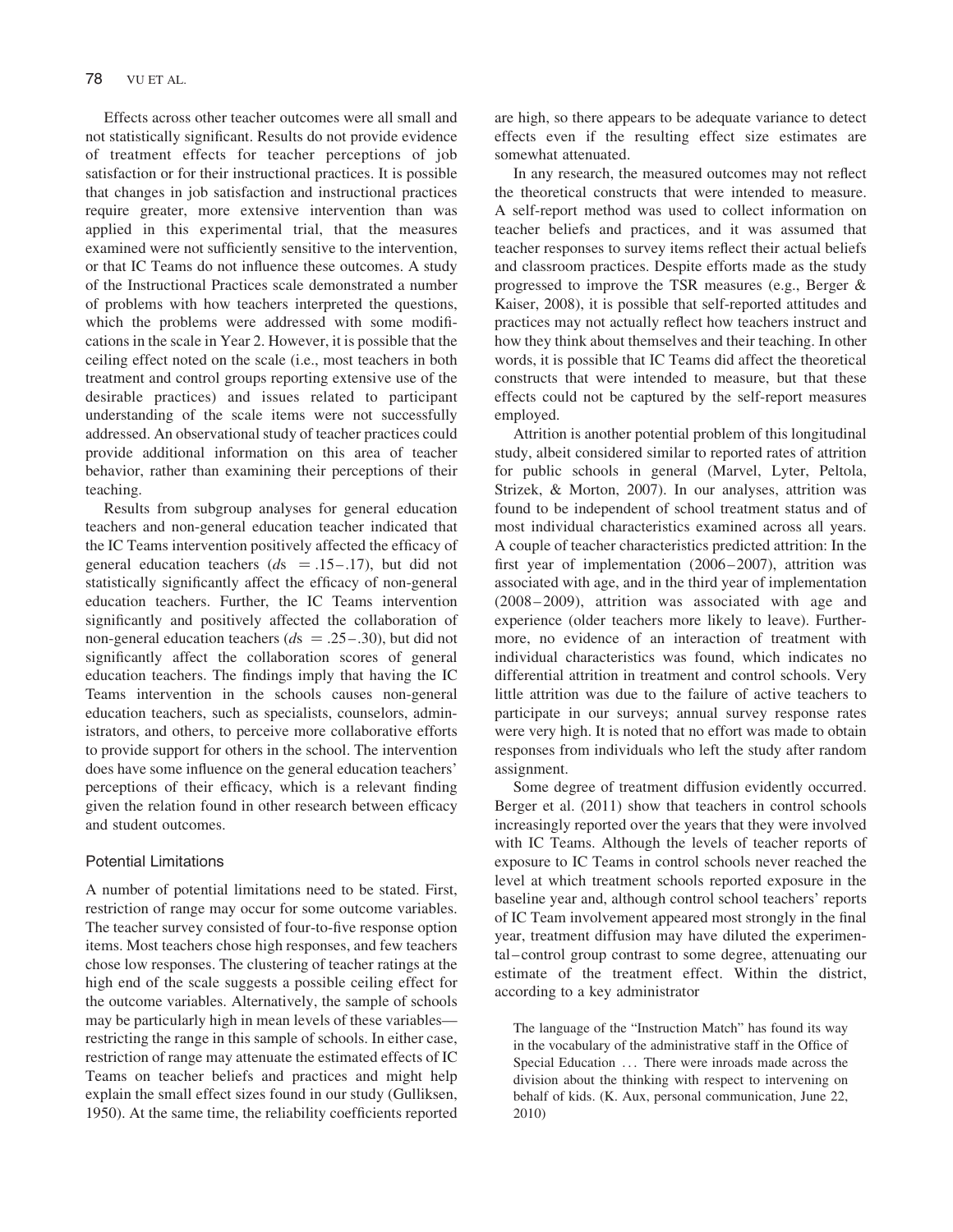In addition, one of the facilitators from the experimental schools became an assistant principal at a control school, and one of the treatment school principals became an associate superintendent over one-third of the elementary schools. Further, there were 11 schools with IC Teams in the district prior to the experimental study, and other diffusion might have also occurred. However, the control schools had no full-time treatment facilitator, as did the treatment schools, and they did not receive the technical assistance and training.

Finally, the study took place in a suburban public school system in the mid-Atlantic region, and results may not generalize to schools that differ substantially in terms of demography, grade level, or teacher education. Furthermore, this school system volunteered to participate in this study. Results could differ had a full range of schools been studied, had the school district been less cooperative, or if the school teachers had been less satisfied and efficacious.

## **CONCLUSION**

Prior research provided us with a theoretical and empirical basis for hypothesizing that supportive interdisciplinary teams would produce beneficial teacher outcomes. Methodological limitations in prior research militated against inferences about causal effects. Erchul and Sheridan (2008) suggested that "the practice of school consultation has developed at a much faster rate than the research base that should logically support it" (p. 10). This study contributes experimental evidence concerning the effects of a supportive interdisciplinary team within the school. Given that this study is the first to use the pretest-posttest control group design with random assignment to experimentally study IC Teams, many threats to causal inferences were minimized, providing the best evidence to date of IC Teams effects on teacher beliefs and practices.

The IC Teams intervention had a modest effect onteachers' sense of efficacy in the last two years, and also affected collaboration among educators within the last year of the study. There was no consistent evidence of effects on teacher job satisfaction or instructional practices at three years of implementation of the intervention. Although results provide no information about the effects of this intervention if implemented beyond three years, effects began to emerge after two and three years of implementation of the intervention. This suggests that interventions, such as IC Teams, applied to whole schools may take several years to have effects on the teachers and students they seek to change, a finding congruent with the literature on school change.

#### ACKNOWLEDGEMENTS

This research was supported, in part, by Institute of Education Sciences Grant No. R305F050051. Opinions expressed do not necessarily reflect those of the sponsor. The authors are grateful for the contributions of Jennifer Cassata, Amy Silverman, and the Prince William County schools. Sylvia Rosenfield, Todd Gravois, and Deborah Nelson are involved in the development and dissemination of the Instructional Consultation Team model that is investigated in this research.

#### ABOUT THE AUTHORS

Phuong Vu, Katherine Bruckman Shanahan, Sylvia Rosenfield, Todd Gravois, Jessica Koehler, Lauren Kaiser, Jill Berger, Megan Vaganek, Gary D. Gottfredson, and Deborah Nelson were involved in the study on the effects of Instructional Consultation Teams while they were at the University of Maryland, College Park in the Department of Counseling and Personnel Services. Their research interests are in school psychology and educational psychology.

#### **REFERENCES**

- Allinder, R. M. (1995). An examination of the relationship between teacher efficacy and curriculum-based measurement and student achievement. Remedial and Special Education, 16, 247–254.
- Armor, D., Conroy-Oseguera, P., Cox, M., King, N., McDonnell, L., Pascal, A., ... Zellman, G. L. (1976). Analysis of the school preferred reading programs in selected Los Angeles minority schools (No. R-2007- LAUSD). Santa Monica, CA: Rand.
- Ashton, P. T., & Webb, R. B. (1986). Making a difference: Teachers' sense of efficacy and student achievement. New York, NY: Longman.
- Berger, J. (2010). Measuring teaching practices: Does a self-report measure of instruction predict student achievement? (Unpublished master's thesis). University of Maryland, Department of Counseling and Personnel Services, College Park, MD. Retrieved from [http://hdl.handle.](http://hdl.handle.net/1903/11138) [net/1903/11138](http://hdl.handle.net/1903/11138)
- Berger, J., & Kaiser, L. (2008, August). Assessment of teacher classroom instructional practices. Poster presented at the annual meeting of the American Psychological Association, Boston, MA.
- Berger, J., Yiu, H. L., Nelson, D., Vaganek, M., Gottfredson, G., Gravois, T. A., ... Rosenfield, S. (2011). Teacher utilization of Instructional Consultation Teams. Manuscript accepted for publication.
- Berman, P., McLaughlin, M., Bass, G., Pauly, E., & Zellman, G. (1977). Federal programs supporting educational change; Vol. VII. Factors affecting implementation and continuation. Santa Monica, CA: Rand.
- Brophy, J., & Good, T. (1984). Teacher behavior and student achievement. East Lansing, MI: Institute for Research on Teaching.
- Bryk, A. S., & Schneider, B. (2002). Trust in schools: A core resource for improvement. New York, NY: Russell Sage Foundation.
- Cohen, J. (1988). Statistical power analysis for the behavioral sciences (2nd ed.). Hillsdale, NJ: Erlbaum.
- D'Agostino, J. (2000). Instructional and school effects on students' longitudinal reading and mathematics achievement. School Effectiveness and School Improvement, 11, 197-235.
- Erchul, W. P., & Sheridan, S. M. (2008). Overview: The state of scientific research in school consultation. In W. P. Erchul & S. M. Sheridan (Eds.), Handbook of research in school consultation (pp. 3–12). New York, NY: Taylor & Francis.
- Fudell, R. (1992). Level of implementation of teacher support teams and teachers' attitudes toward special needs students. (Unpublished doctoral dissertation). Temple University, Philadelphia, PA.
- Fullan, M. (2001). The new meaning of educational change (3rd ed.). New York, NY: Teachers College Press.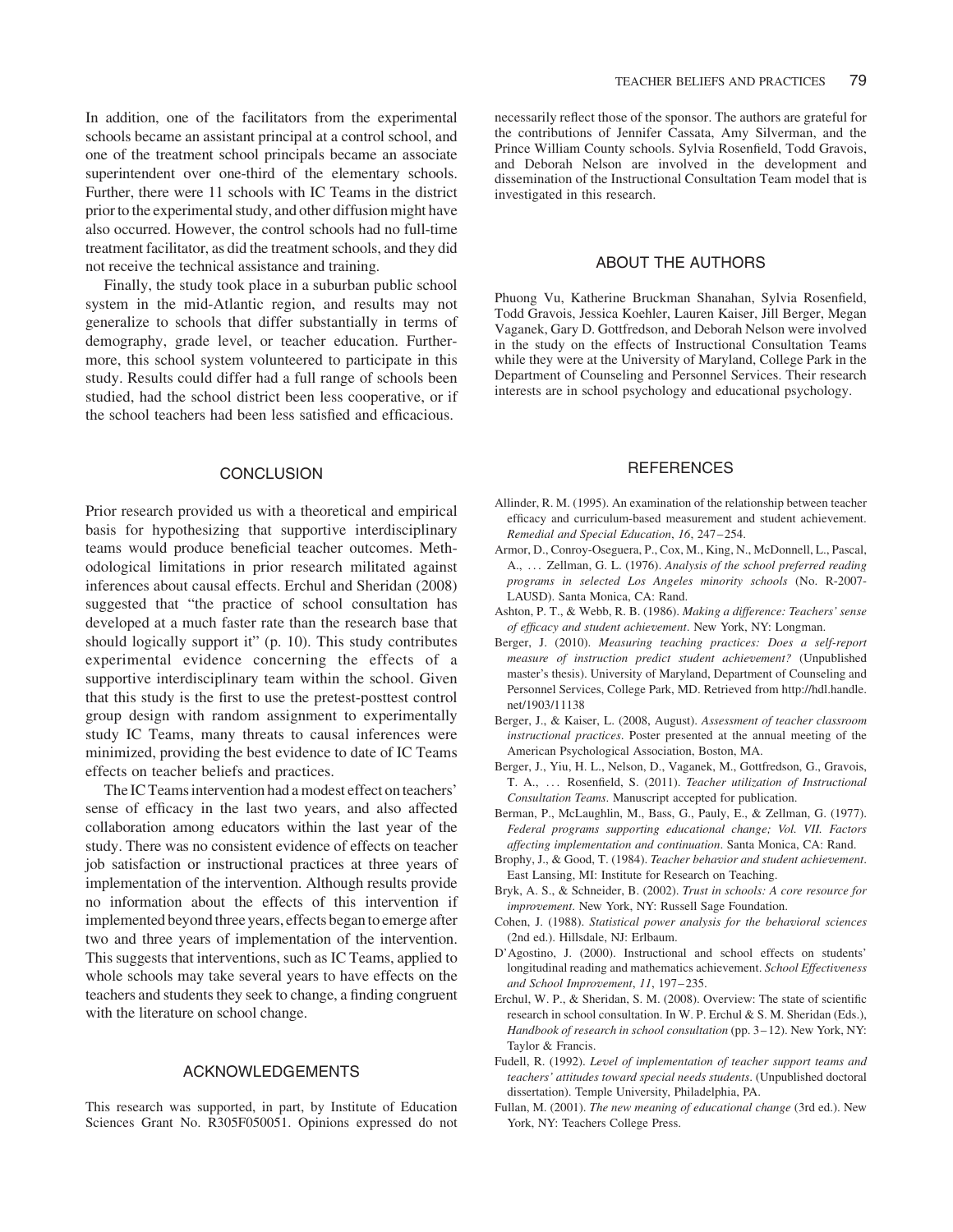- Fullan, M., & Hargreaves, A. (1996). What's worth fighting for in your school? Andover, MA: Regional Laboratory for Educational Improvement.
- Gibson, S., & Dembo, M. H. (1984). Teacher efficacy: A construct validation. Journal of Educational Psychology, 76, 569–582.
- Gickling, E. E., & Gravois, T. A. (in press). Instructional assessment: The essential path to effective instruction. Clearwater, FL: ICAT Publishing.
- Goddard, Y. L., Goddard, R. D., & Tschannen-Moran, M. (2007). A theoretical and empirical investigation of teacher collaboration for school improvement and student achievement in public elementary schools. Teachers College Record, 109, 877–896.
- Gottfredson, G. D., & Gottfredson, D. C. (1989). School climate, academic performance, attendance, and dropout (Report No. 43). Baltimore, MD: Johns Hopkins University, Center for Research on Elementary and Middle Schools Retrieved from ERIC database (TM 013 594).
- Gravois, T. A. (1996). Instructional consultation program: 1995–96 end of year progress report. Ellicott City, MD: Howard County Public Schools.
- Gravois, T. A. (1997). Instructional consultation program: 1996–97 end of year progress report. Ellicott City, MD: Howard County Public Schools. Gravois, T. A., Fudell, R., & Rosenfield, S. (1998). The Instructional
- Consultation Team Level of Implementation Scale –Revised. Unpublished manuscript.
- Gravois, T. A., & Gickling, E. E. (2008). Best practices in instructional assessment. In A. Thomas & J. Grimes (Eds.), Best practices in school psychology V (pp. 503 –518). Bethesda, MD: National Association of School Psychologists.
- Gravois, T. A., Knotek, S., & Babinski, L. (2002). Educating practitioners as consultants: Development and implementation of the instructional consultation team consortium. Journal of Educational and Psychological Consultation, 13, 113– 132.
- Gravois, T. A., & Nelson, D. (in press). Best practices in instructional assessment in writing. In A. Thomas & P. Harrison (Eds.), Best practices in school psychology VI. Bethesda, MD: National Association of School Psychologists.
- Gravois, T. A., & Rosenfield, S. (2001). Program evaluation of the IC-Team consortium (Tech. Rep. No. 1). College Park, MD: University of Maryland, Laboratory for Instructional Consultation Teams.
- Gravois, T. A., & Rosenfield, S. (2006). Impact of Instructional Consultation Teams on the disproportionate referral and placement of minority students in special education. Remedial and Special Education, 27, 42–52.
- Guarino, C., Hamilton, L., Lockwood, J., Rathbun, A., & Hausken, E. (2006). Teacher qualifications, instructional practices, and reading and mathematics gains of kindergarteners (NCES No. 2006-031). Washington, DC: U.S. Department of Education, National Center of Education Statistics.
- Gulliksen, H. (1950). Theory of mental tests. New York, NY: Wiley.
- Hylander, I. (2012). Conceptual change through consultee-centered consultation: A theoretical model. Consulting Psychology Journal, 64, 29–45.
- Ingersoll, R. M. (2001). Teacher turnover and teacher shortages: An organizational analysis. American Educational Research Journal, 38, 499–534.
- Kaiser, L. (2007). The effect of Instructional Consultation Teams on teachers' reported instructional practices. (Unpublished doctoral dissertation). University of Maryland, College Park, MD. Retrieved from<http://hdl.handle.net/1903/7701>
- Kaiser, L., Rosenfield, S., & Gravois, T. A. (2009). Teachers' perception of satisfaction, skill development, and skill application after Instructional Consultation services. Journal of Learning Disabilities, 42, 444–457.
- Klassen, R. M., & Chiu, M. M. (2010). Effects on teachers' self-efficacy and job satisfaction: Teacher gender, years of experience, and job stress. Journal of Educational Psychology, 102, 741-756.
- Koehler, J. R. (2009). An experimental evaluation of the effect of Instructional Consultation Teams on teacher efficacy. (Unpublished doctoral dissertation). University of Maryland, College Park, MD.
- Lambert, N. M., Hylander, I. & Sandoval, J. H. (Eds.). (2004). Consulteecentered consultation. Mahwah, NJ: Erlbaum.
- LeTendre, G. (2009). Teacher quality: National trends in teacher policy. <Childresearch.net>. Retrieved from [http://www.childresearch.net/papers/](http://www.childresearch.net/papers/school/2009_03.html) [school/2009\\_03.html](http://www.childresearch.net/papers/school/2009_03.html)
- Levinsohn, M. R. (2000). Evaluating Instructional Consultation Teams for student reading achievement and special education outcomes. (Unpublished doctoral dissertation). University of Maryland, College Park, MD.
- Marvel, J., Lyter, D. M., Peltola, P., Strizek, G. A., & Morton, B. A. (2007). Teacher attrition and mobility: Results from the 2004–05 teacher followup survey (NCES No. 2007-307). Washington, DC: Government Printing Office.
- McKenna, S., Rosenfield, S., & Gravois, T. A. (2009). Measuring the behavioral indicators of instructional consultation: A preliminary validity study. School Psychology Review, 38, 496–509.
- Mobley, W. H., Horner, S. Q., & Hollingsworth, A. T. (1978). An evaluation of precursors of hospital employee turnover. Journal of Applied Psychology, 63, 408–414.
- Newman, D., & Rosenfield, S. (2008, August). Supervisee-centered training of consultee-centered consultants. Paper presented at the fifth international seminar on Consultee Centered Consultation, Boston, MA.
- Noell, G. H. (2008). Research examining the relationships among consultation process, treatment integrity, and outcomes. In W. P. Erchul & S. M. Sheridan (Eds.), Handbook of research in school consultation: Empirical foundations for the field (pp. 323–341). New York, NY: Taylor & Francis.
- Nye, B., Konstantopoulos, S., & Hedges, L. (2004). How large are teacher effects? Educational Evaluation and Policy Analysis, 26, 237–257.
- Ostroff, C. (1992). The relationship between satisfaction, attitudes, and performance: An organizational level analysis. Journal of Applied Psychology, 77, 963–974.
- Peverly, S. (2009). Beyond the monitoring of students' progress in classrooms: The assessment of students, curricula, and teachers. In S. Rosenfield & V. Berninger (Eds.), Implementing evidence-based academic interventions in school settings (pp. 575 –600). New York, NY: Oxford University Press.
- Race to the Top Act. Authorized under the American Recovery and Reinvestment Act of 2009 § 14001.217 (2009).
- Raudenbush, S. W., & Bryk, A. S. (2002). Hierarchical linear models: Applications and data analysis methods (2nd ed.). Thousand Oaks, CA: Sage.
- Ray, M. L. (2005). The Instructional Consultation Team model: An analysis of student achievement in reading. (Unpublished doctoral dissertation). East Carolina University, Greenville, NC.
- Riley, S. (2012, April). Instructional Consultation Teams: A report of the Livingston (MI) Educational Service Agency. Ann Arbor, MI: Wastenaw Intermediate School District.
- Rogers, E. (2003). Diffusion of innovations (5th ed.). New York, NY: Free Press.
- Rosenfield, S. (1987). Instructional Consultation. Hillsdale, NJ: Erlbaum.
- Rosenfield, S. (1999, June). Developing skills in the language systems approach to consultee-centered consultation. Paper presented at the second international seminar on Consultee-Centered Consultation, Stockholm, Sweden.
- Rosenfield, S. (2008). Best practices in instructional consultation. In A. Thomas & J. Grimes (Eds.), Best practices in school psychology V (pp. 1645–1660). Bethesda, MD: National Association of School Psychologists.
- Rosenfield, S., & Gottfredson, G. (2004). Evaluating the efficacy of Instructional Consultation Teams. (Unpublished grant proposal). University of Maryland, Department of Counseling and Personnel Services, College Park, MD.
- Rosenfield, S., & Gravois, T. A. (1996). Instructional Consultation Teams: Collaborating for change. New York, NY: Guilford.